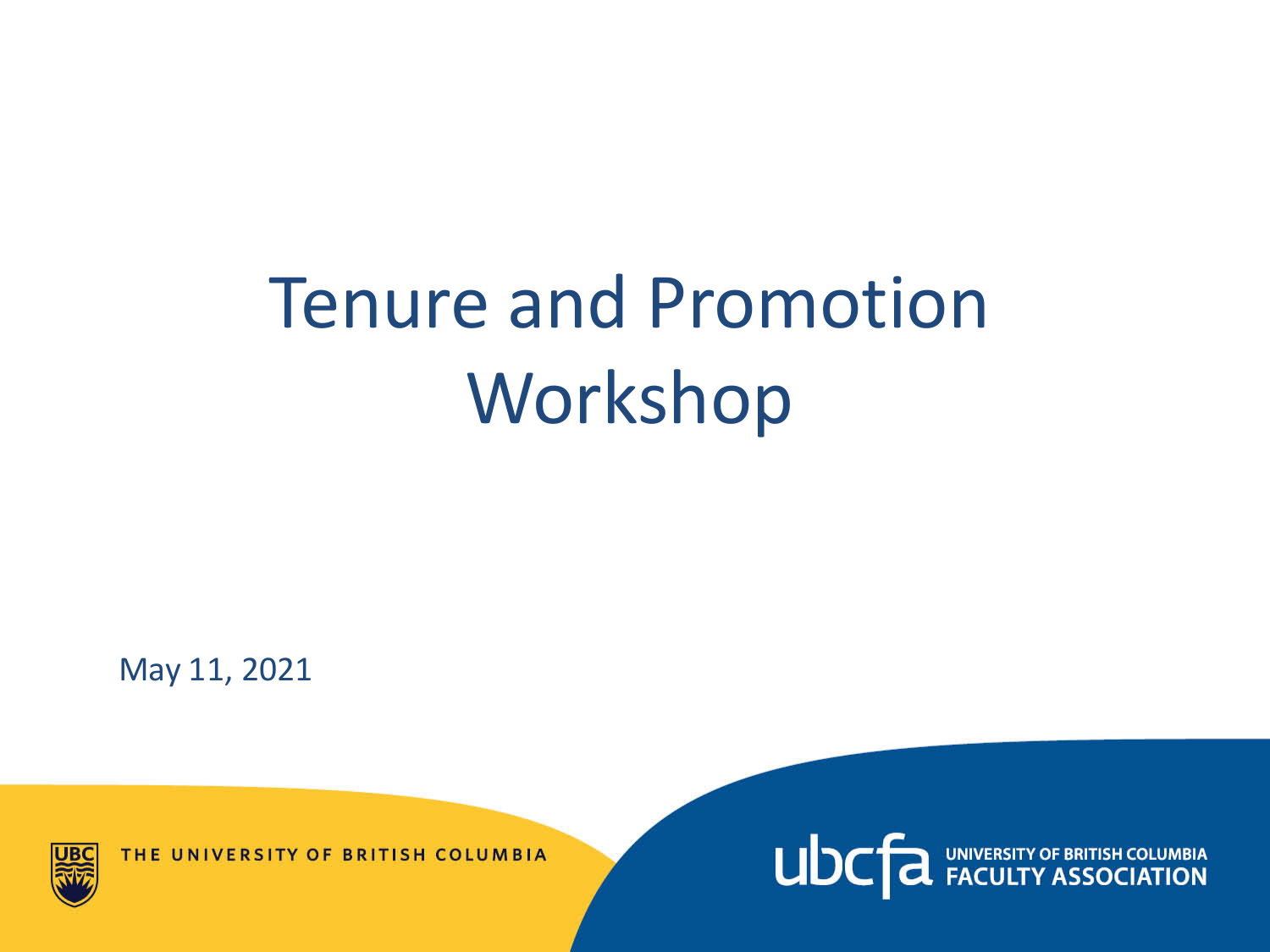## Agenda

- Welcome Mark Trowell
	- Ananya Mukherjee Reed, Provost and Vice-President Academic, UBCO
	- Alan Richardson, President, UBC Faculty Association
- Guide to Tenure & Promotion Robin Roff and Kristin Cacchioni
- Senior Appointments Committee Marion Pearson
- **E** Questions and Discussion



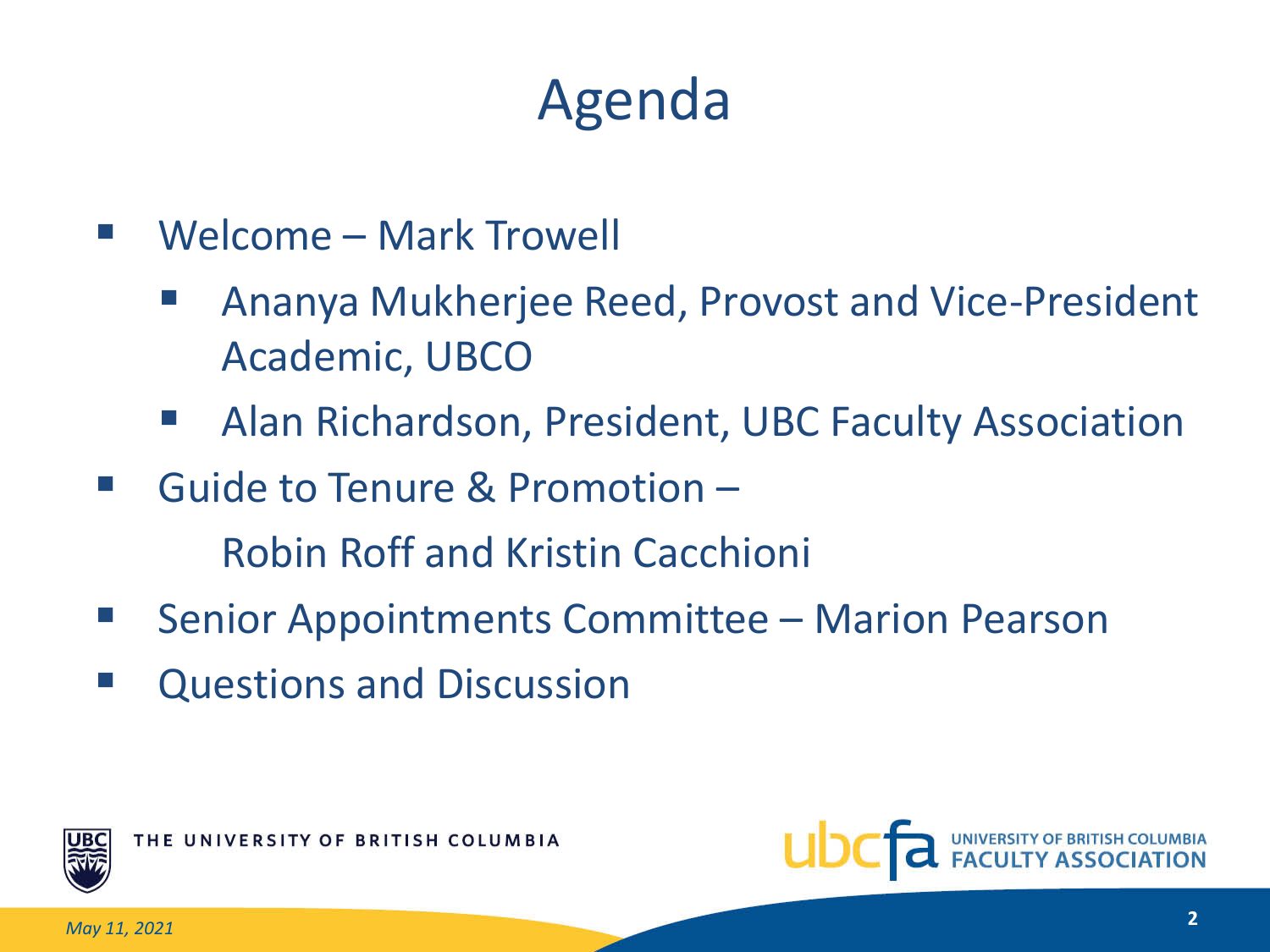## Our Objective

- To provide faculty members with an understanding of the tenure and promotion processes.
- To support the success of faculty members going forward for tenure and promotion.



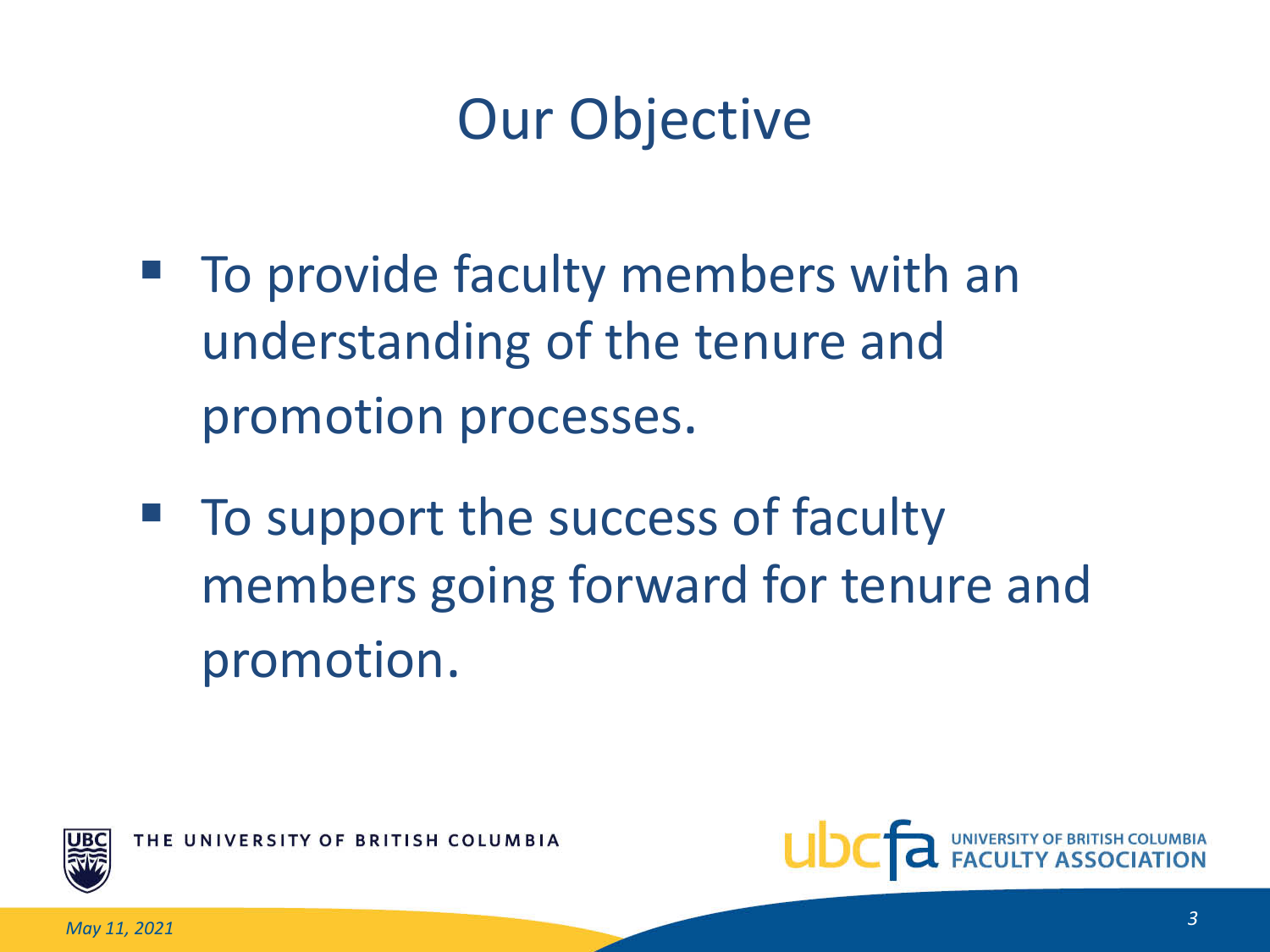## Tenure & Promotion

- **F** Tenure Streams
- **E** Criteria
- **Tenure & Tenure Clocks**
- **Promotion Reviews**
- **Procedures**
- For Assistance...



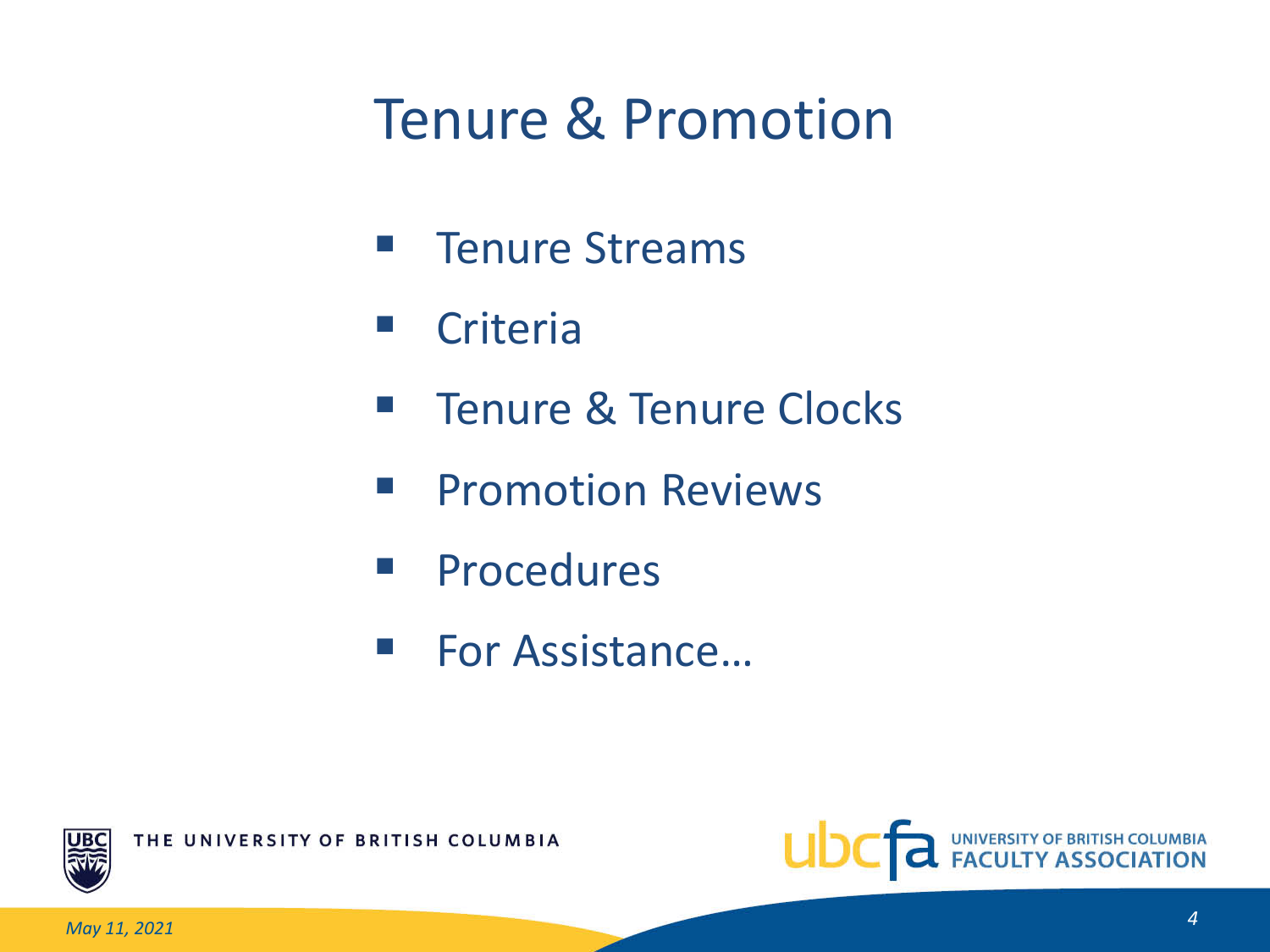## The Tenure Streams

#### **The Professorial Stream**





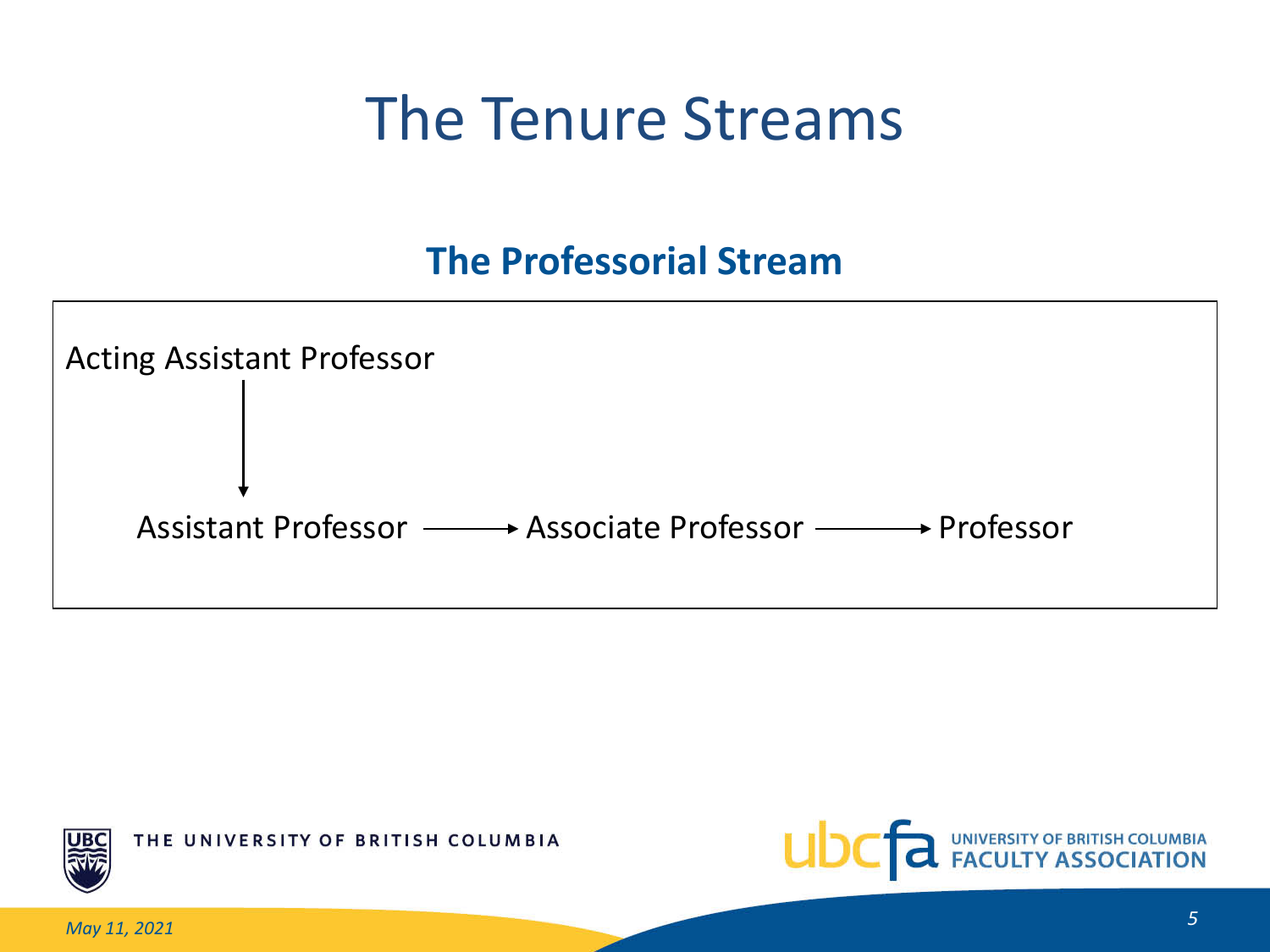### The Criteria

#### **The Professorial Stream**

*Three pillars: Teaching, Research and Service*





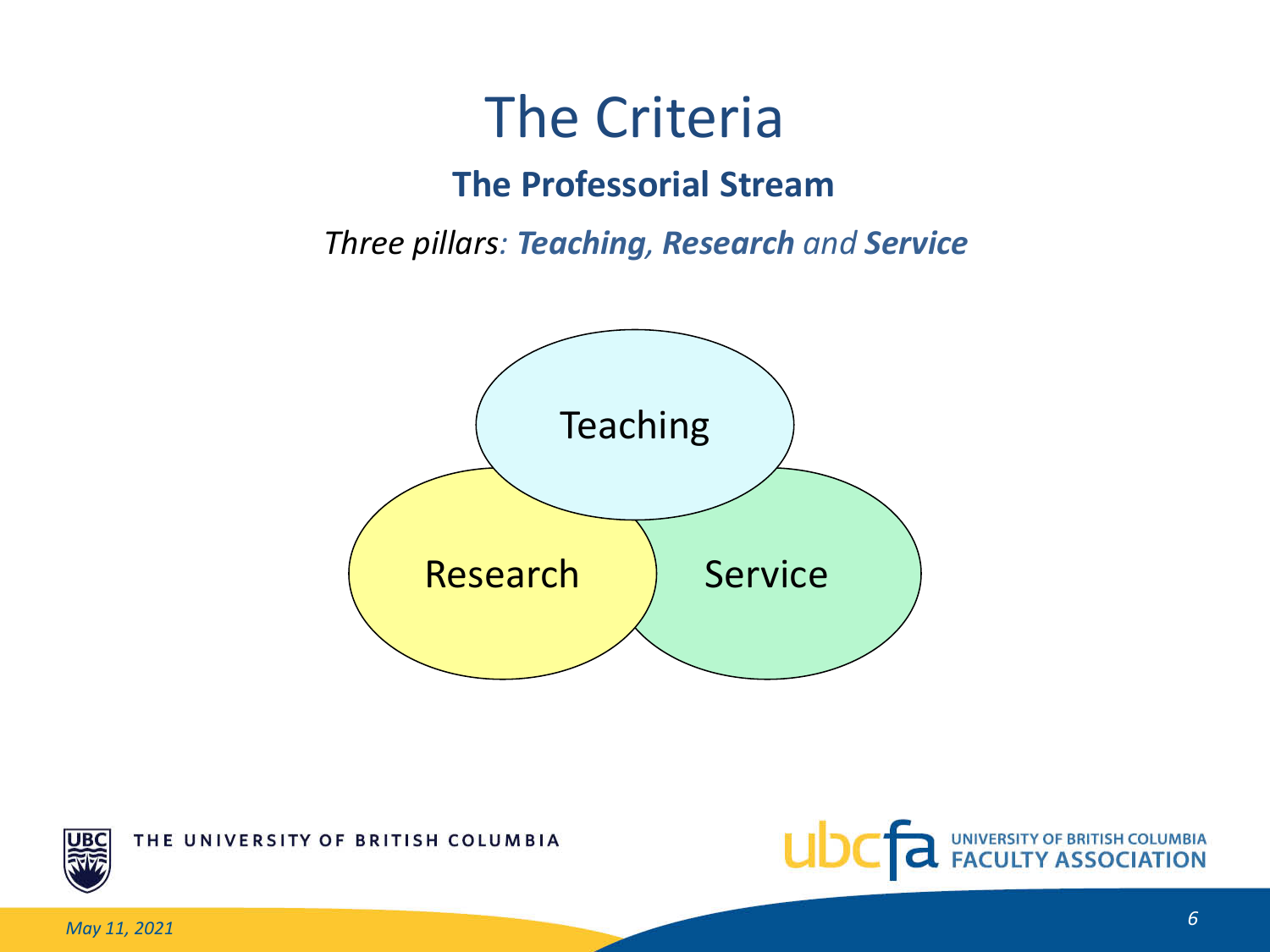## Educational Leadership Stream





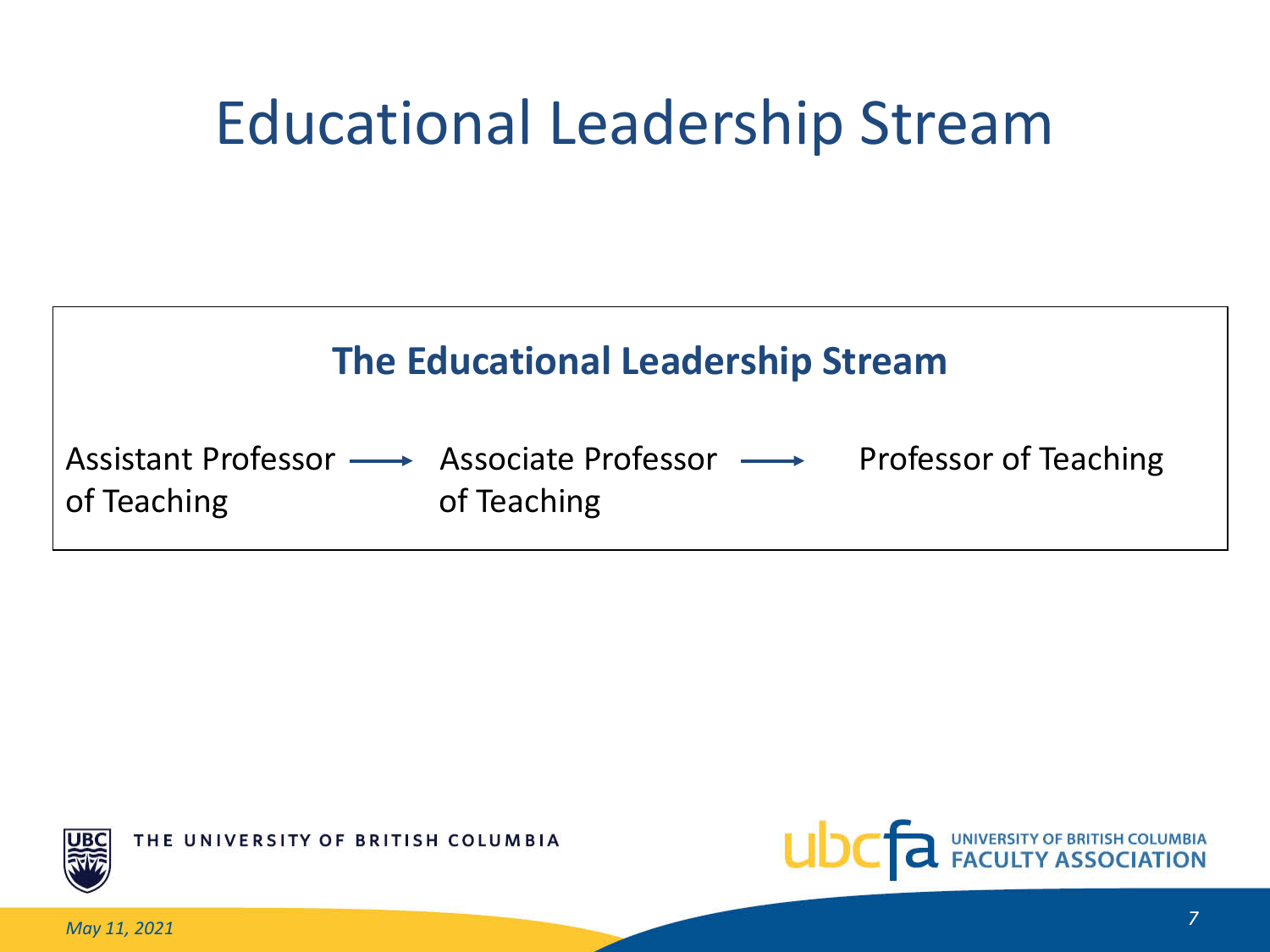### The Criteria **The Educational Leadership Stream**

*Three pillars: teaching, educational leadership and service*



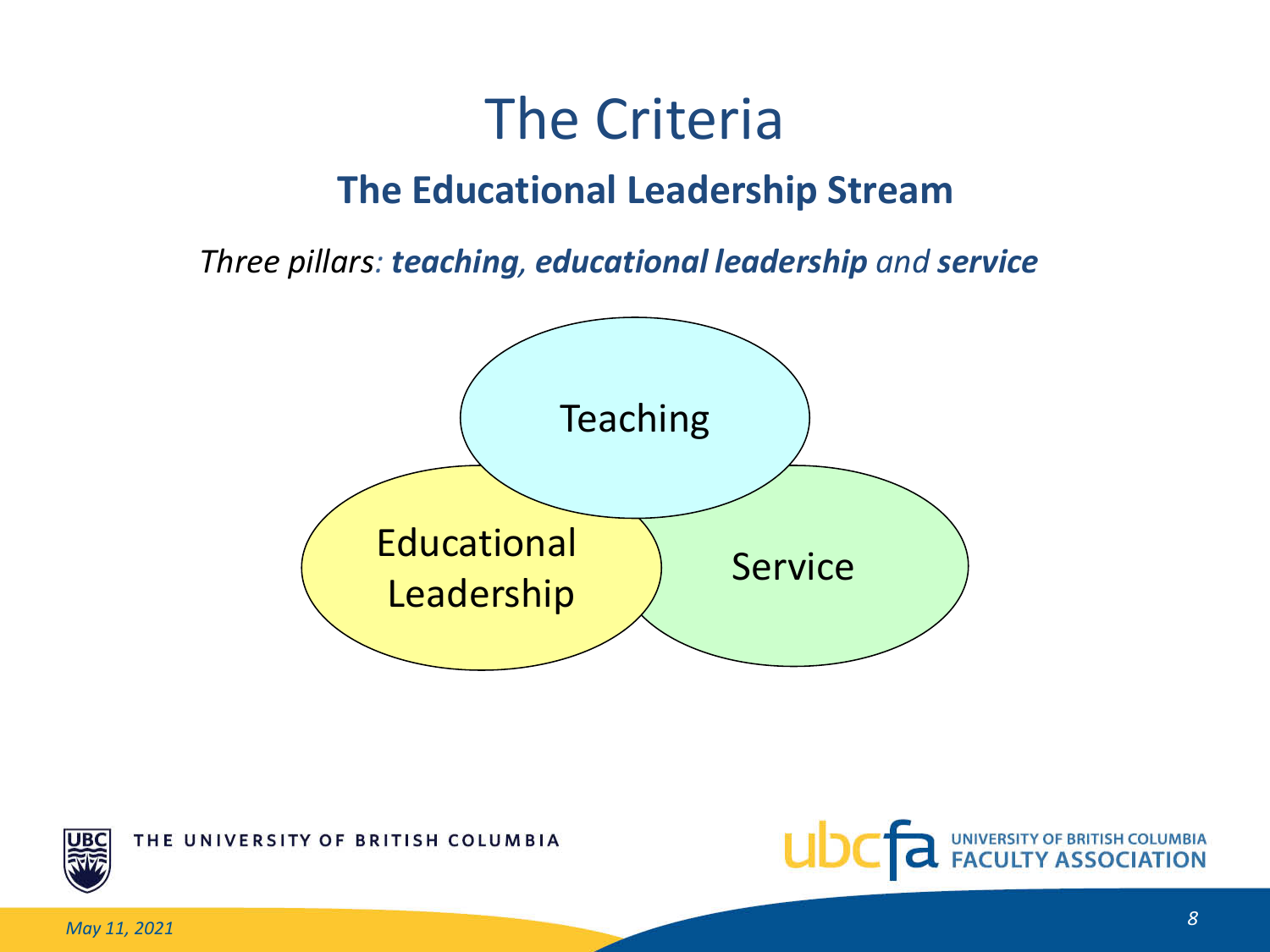### The Procedures

The reappointment, tenure & promotion procedures are set out in Articles 5 & 9 of *Conditions of Appointment for Faculty*, and are supplemented by the *Guide to Reappointment, Tenure and Promotion Procedures at UBC* ("SAC Guide")



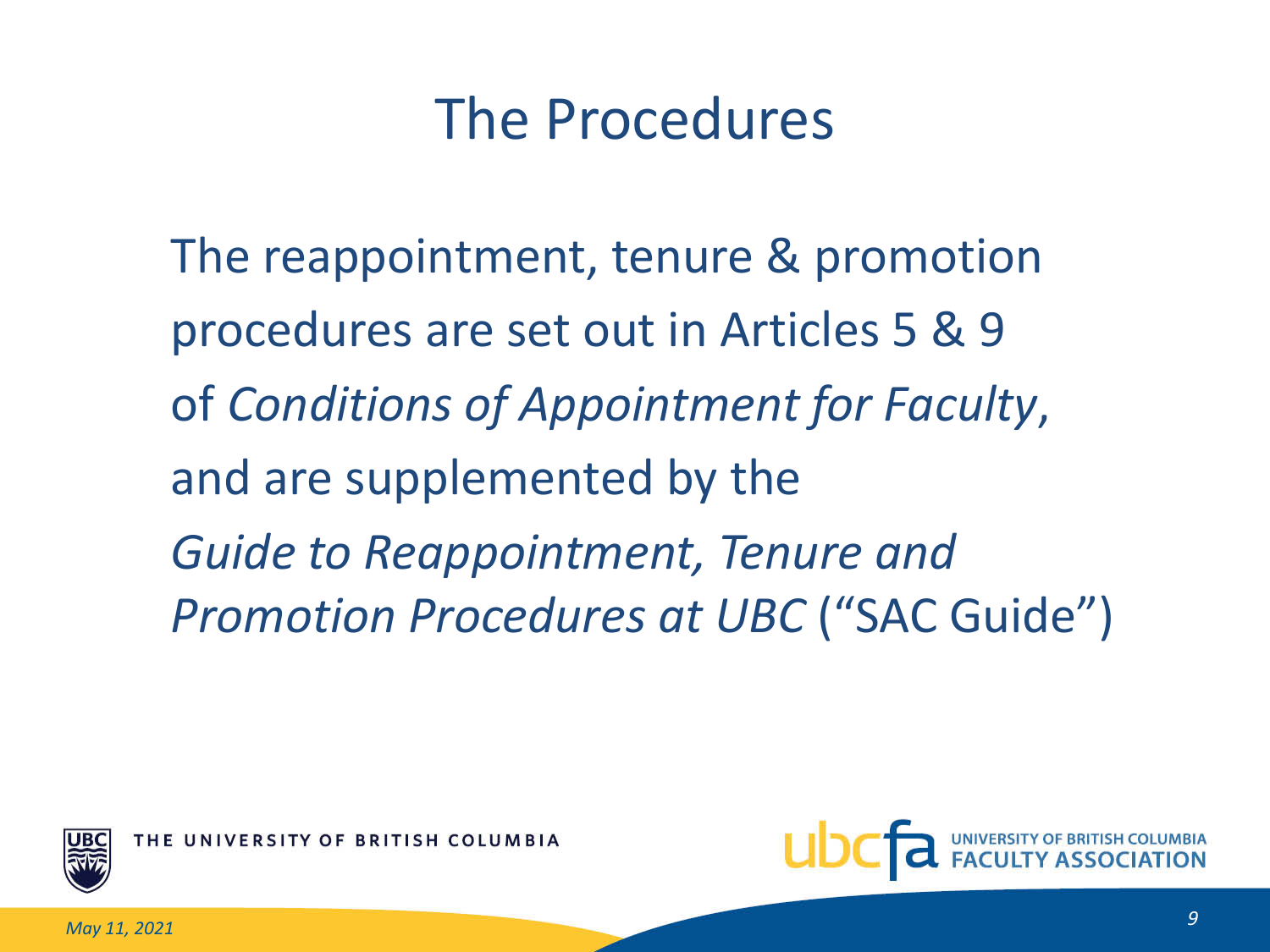## The Tenure Clock

- The tenure clock begins on July 1 of the calendar year of hire
- Extensions are granted for maternity & parental leaves (automatic) and sick leaves (on a case by case basis)
- A tenure track Assistant Professor or Assistant Professor of Teaching may be reviewed early for promotion to Associate Professor/Associate Professor of Teaching and if granted, tenure will be automatic
- An optional review for tenure for all other ranks may be conducted in any year with the consent of the Head and candidate
- Assistant Professors will be reviewed for promotion/tenure no later than year 7 of their appointment; all other ranks will be reviewed in year 5 of their appointment



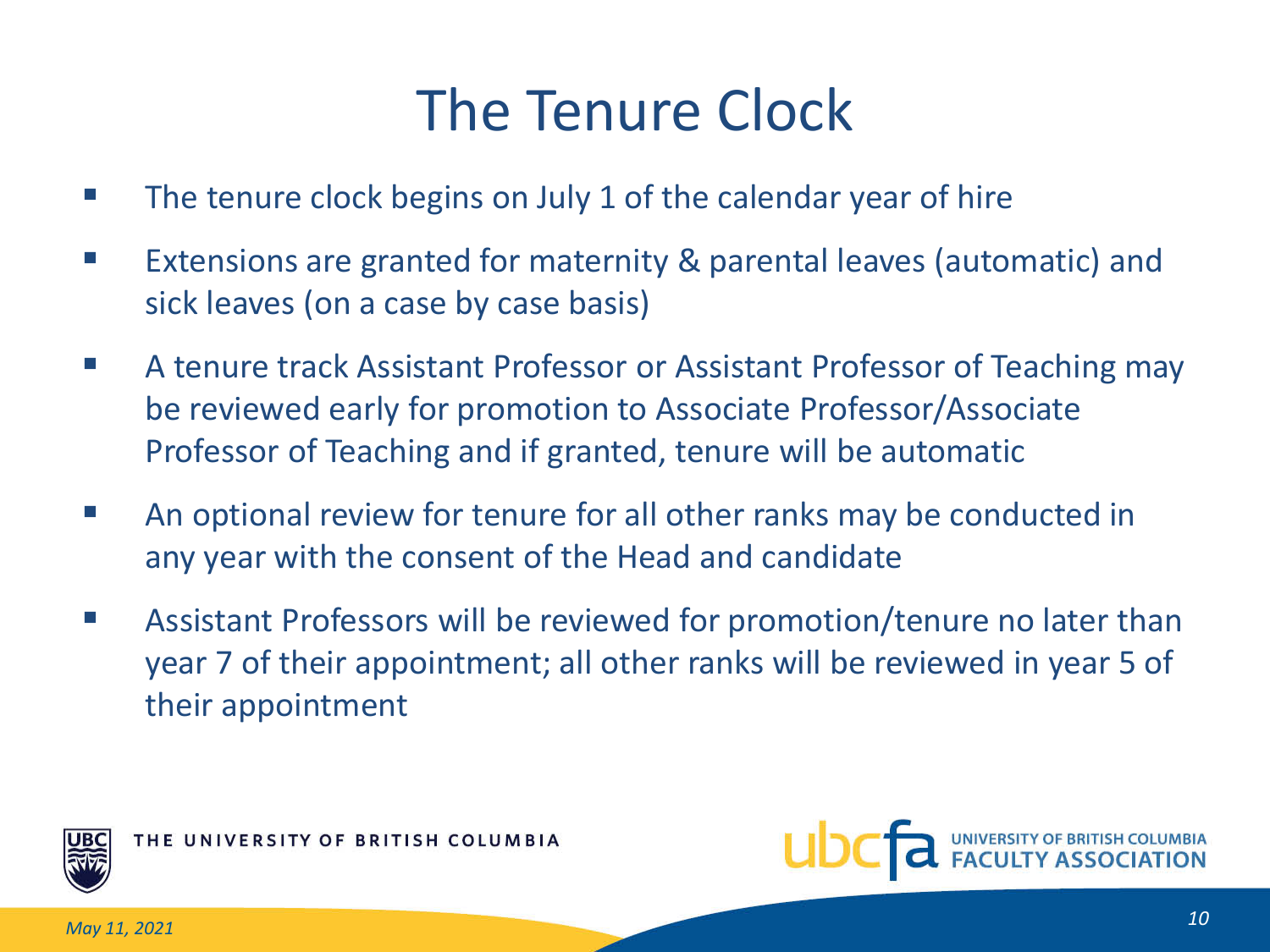## Timing of Review for Promotion & Tenure

| <b>Rank</b>                               | <b>Optional Review</b> | <b>Tenure Review</b> |
|-------------------------------------------|------------------------|----------------------|
| <b>Assistant Professor</b>                | Any Year               | Year 7               |
| Associate Professor                       | Any Year               | Year 5               |
| <b>Assistant Professor</b><br>of Teaching | Any Year               | Year 5               |



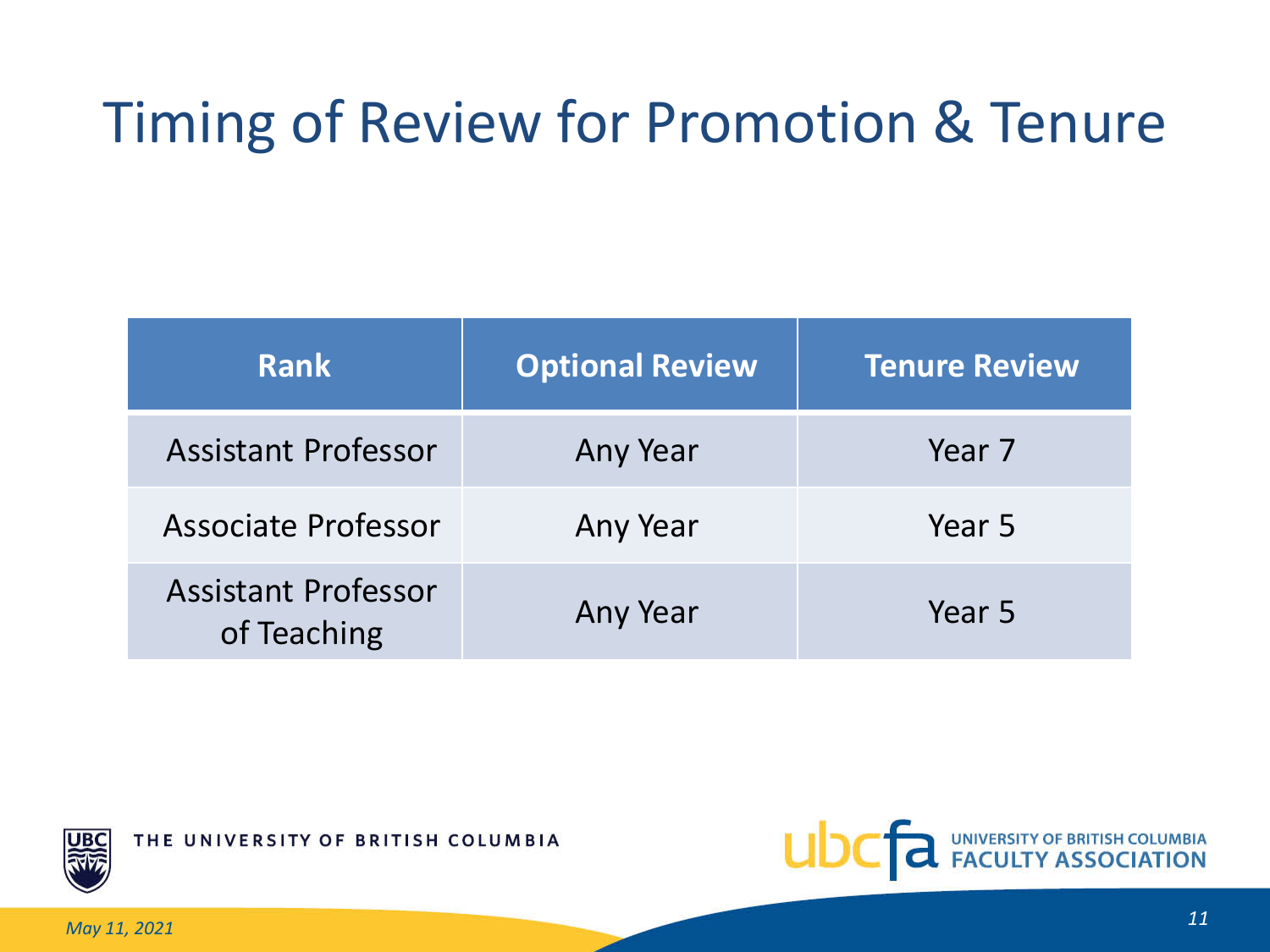# Optional Review for Promotion

May be conducted…

- During any year with the consent of Head and candidate
- May be stopped by University or candidate
- For pre-tenure faculty: after reappointment, only candidate may stop an optional review



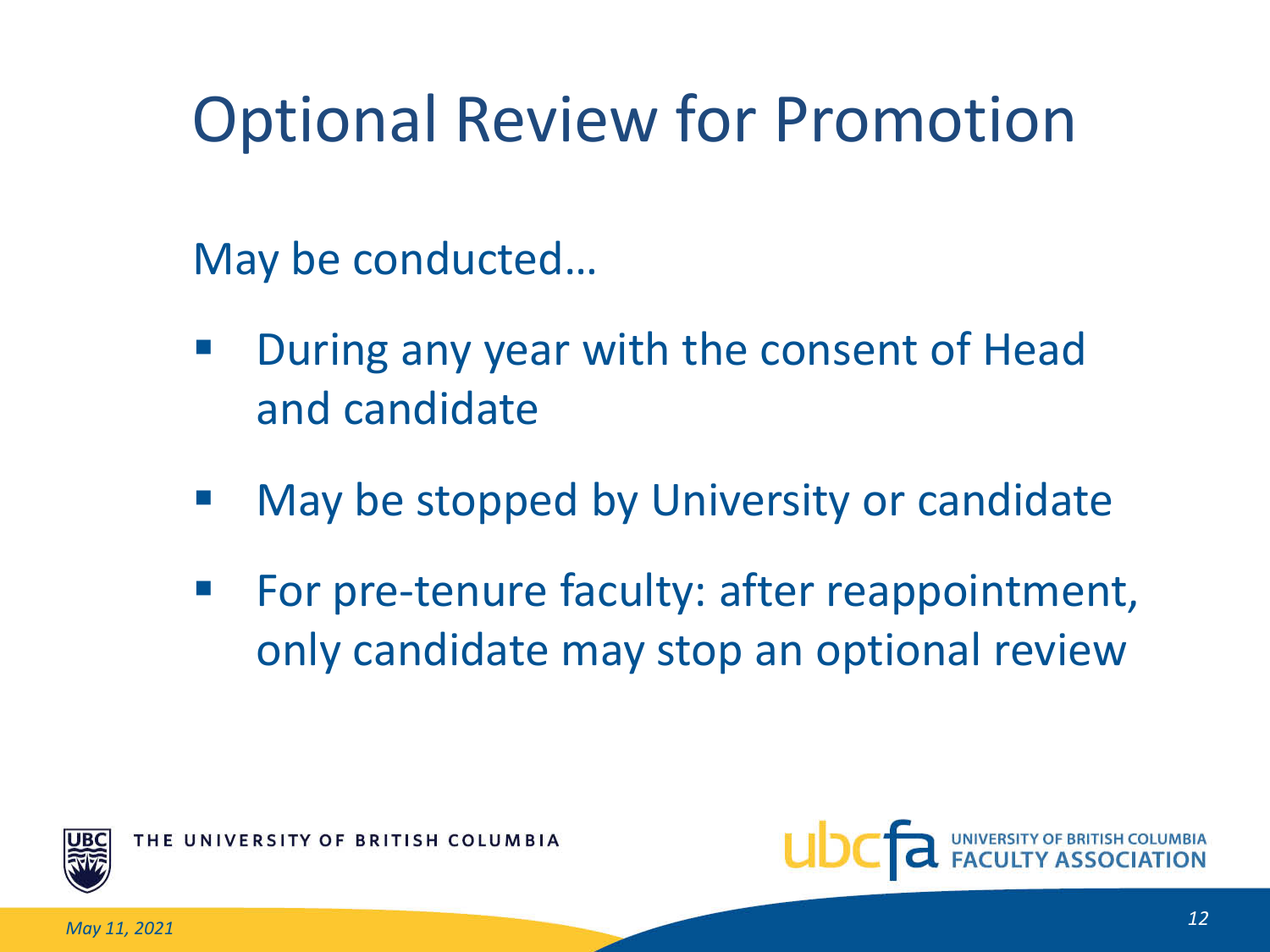# Optional Review for Promotion

For tenured faculty:

- **If a promotion is denied, another optional review will not be** conducted for three years from the time of submission
- At any time, the Head may make a recommendation for a promotion review and if the candidate agrees, a review shall be conducted
- $\blacksquare$  If an optional review is stopped by the University, only the Candidate may stop the next optional review
- An optional review is considered to have been conducted once referee letters have been solicited



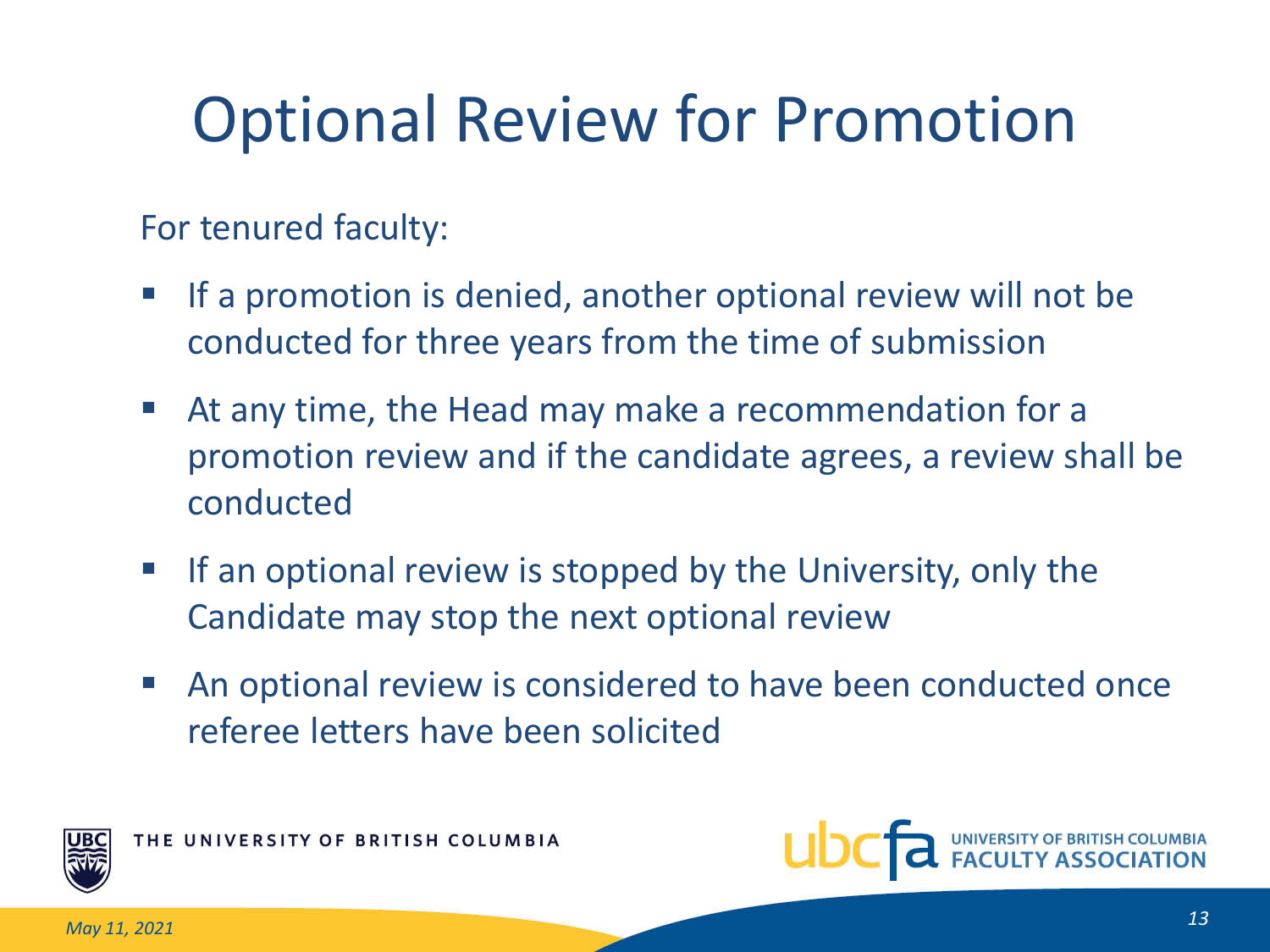## Head's Meeting

- The Head must meet with all pretenure faculty by June 30 of each year.
- For tenured faculty, we encourage annual meetings or, at minimum, at least in the 2 years prior to a promotion review.



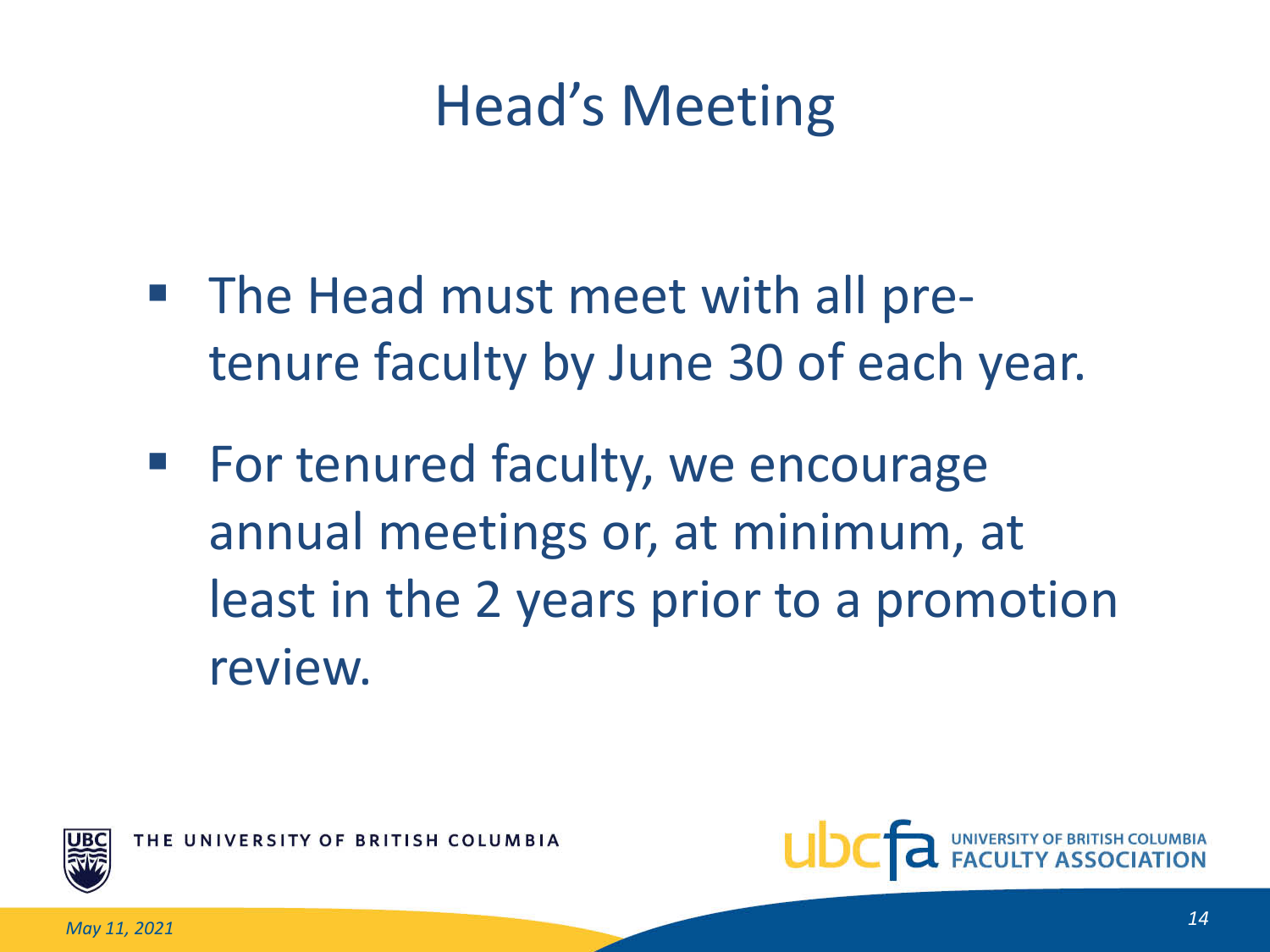## Head's Meeting

- During candidate's first year of appointment – will review criteria and expectations for reappointment/tenure/ promotion
- Candidate must provide updated CV and other relevant information to Head before meeting



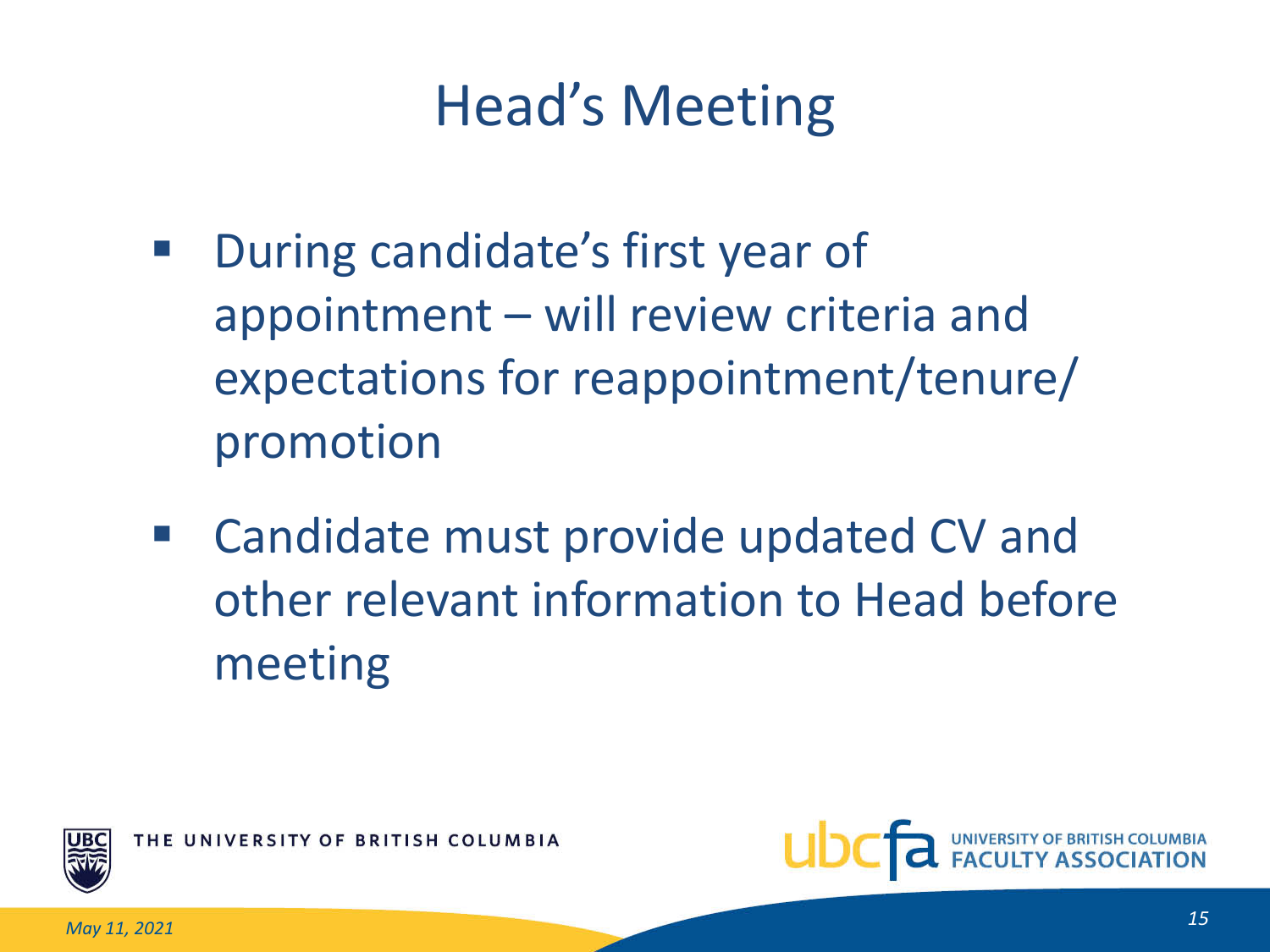## Head's Meeting

Purpose of meeting:

- Discuss timing of next review
- **Review criteria and expectations of the next review and means** of assessment
- Review of candidate's record including strengths and potential difficulties and where necessary, identify support
- **Relevant dossier documentation**
- Head and Candidate must agree, in writing, on matters discussed



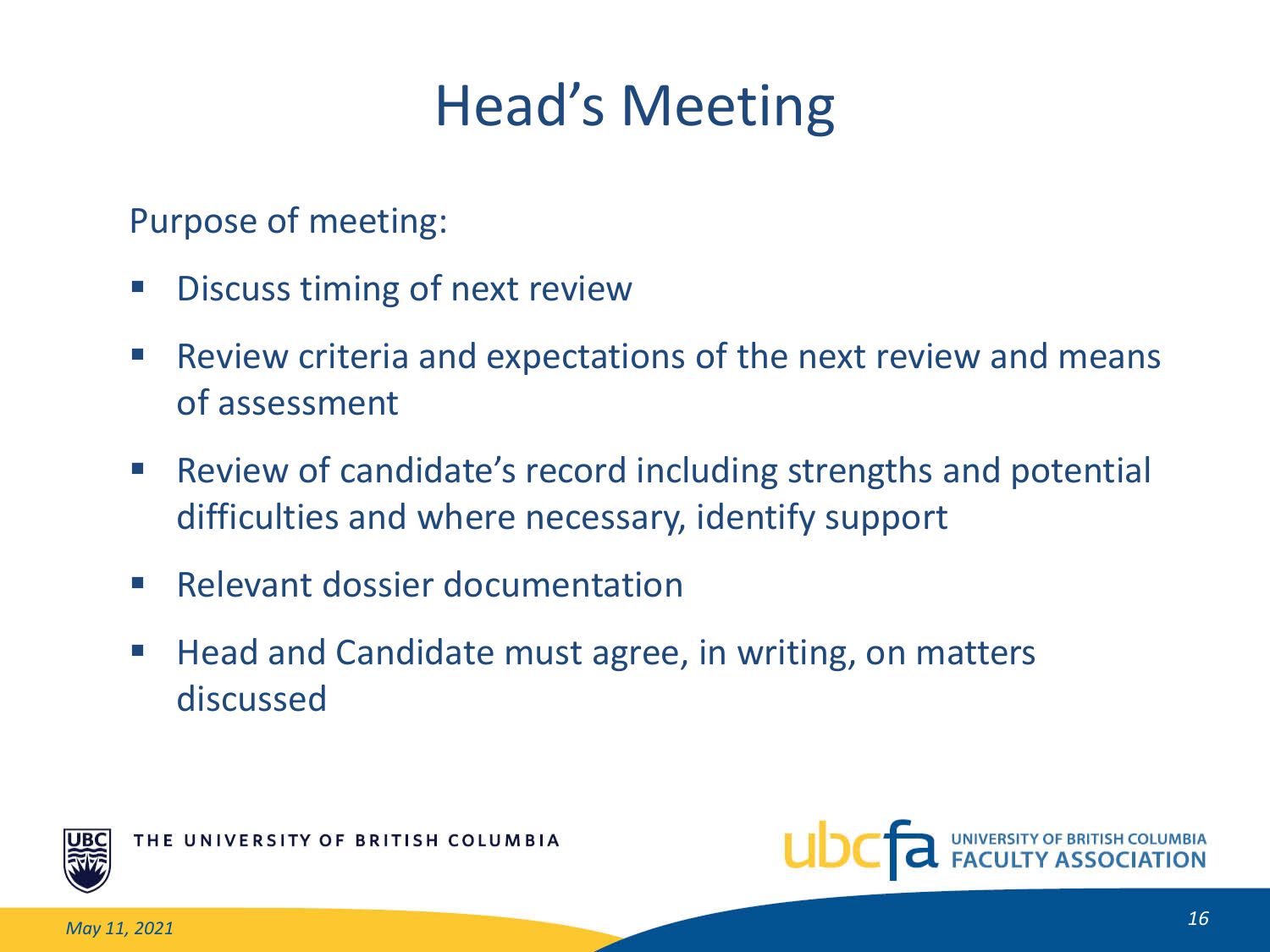## The Initial File

■ Unless otherwise agreed with the Head, the faculty member's dossier and all relevant documentation to be reviewed must be submitted by July 1.



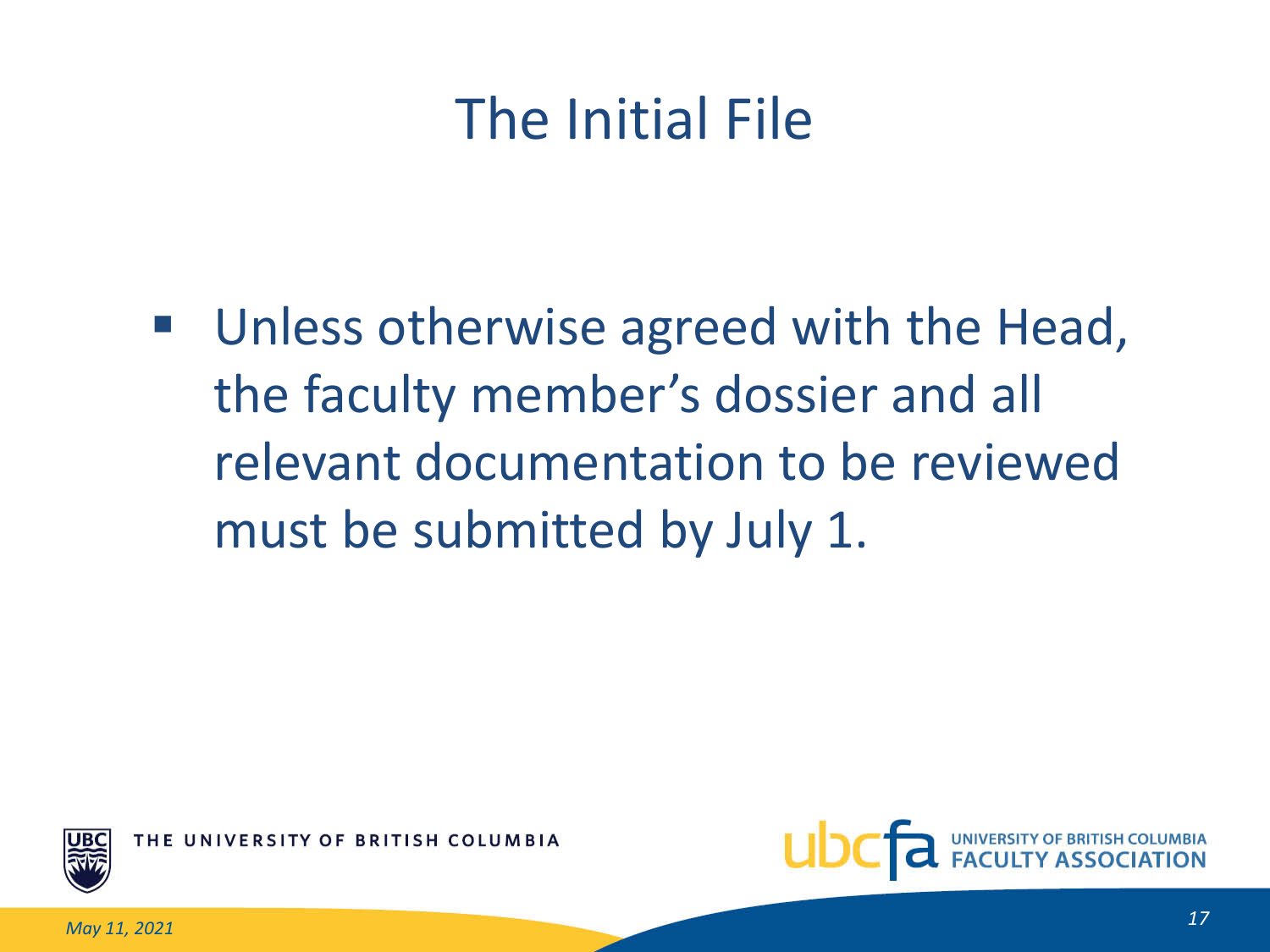## Eligibility to be Consulted

- The Head must consult with eligible members of the departmental standing committee on all reappointment, tenure and promotion cases.
- Each Academic Unit is required to have documented procedures regarding consultation with the departmental standing committee for all reappointment, tenure and promotion cases.



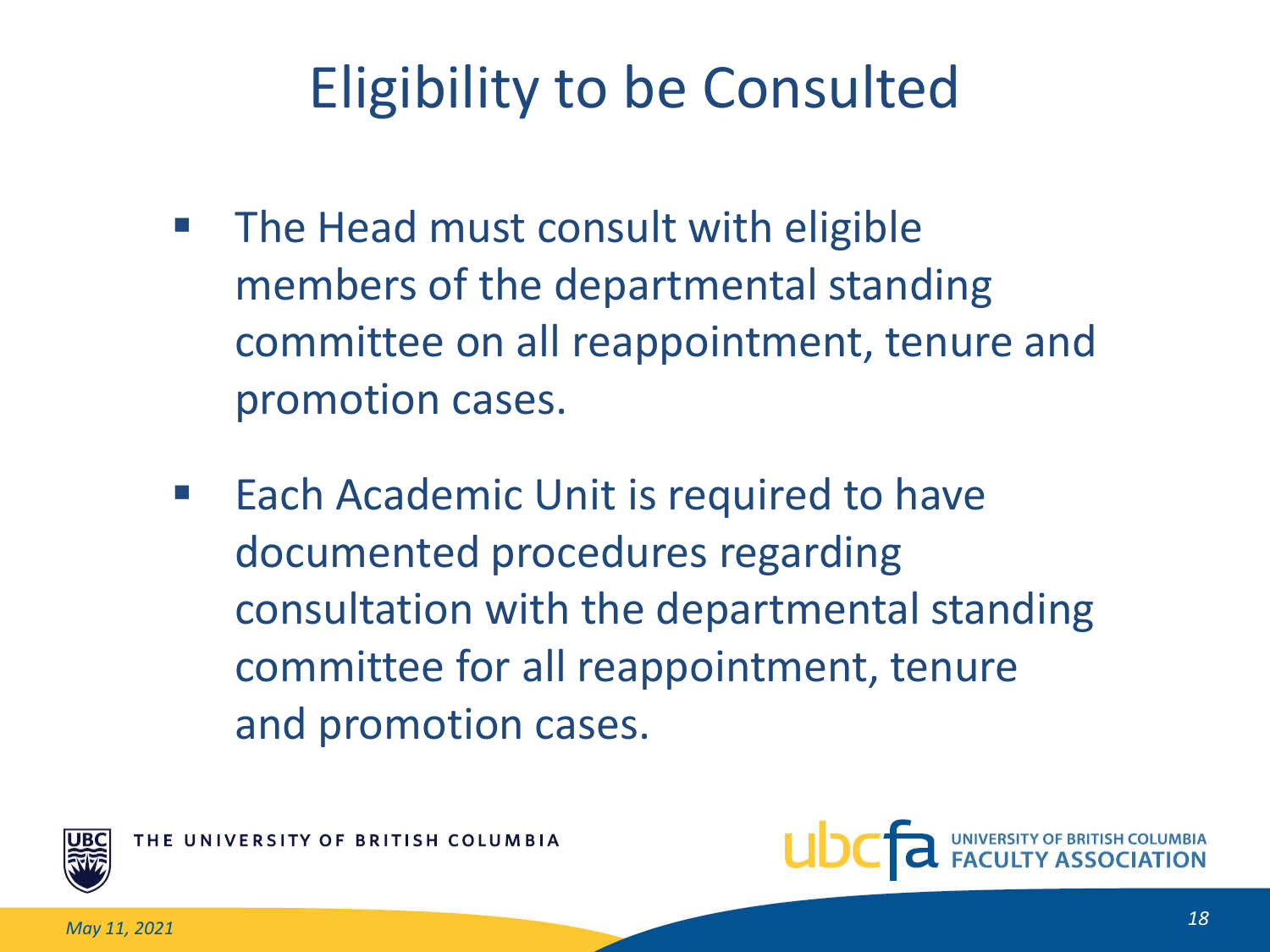## Letters of Reference

- All tenure and promotion cases require at least 4 letters of reference.
- **The candidate provides 4 names, of which 2** must be solicited.
- The Head then consults with the departmental standing committee on choosing the final list of referees.



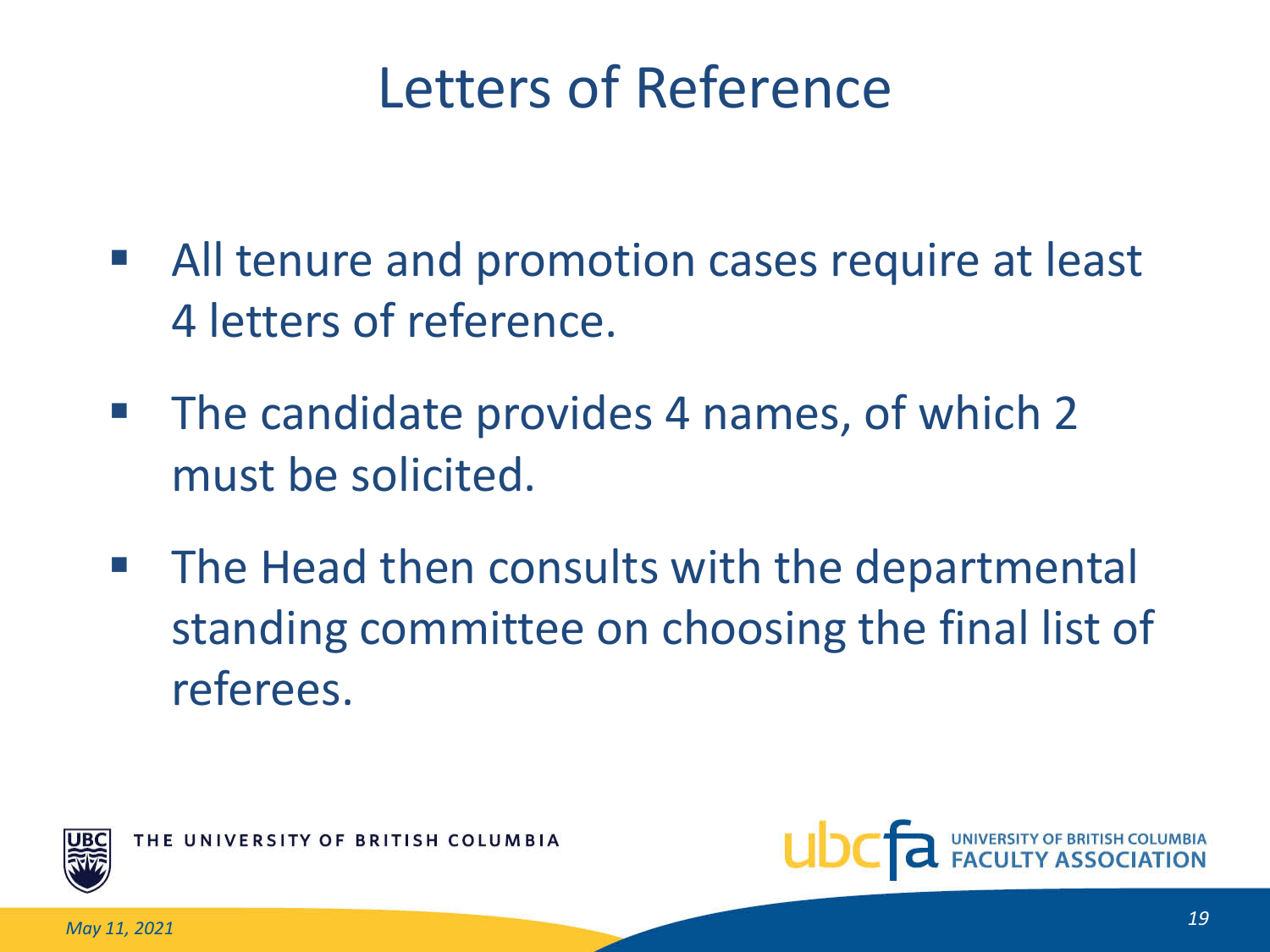## What referees receive

- The letter of request is only accompanied by the candidate's CV and selected materials relevant for the assessment of scholarly achievements.
- Teaching dossiers are usually only included for cases involving Associate Professor of Teaching & Professor of Teaching.



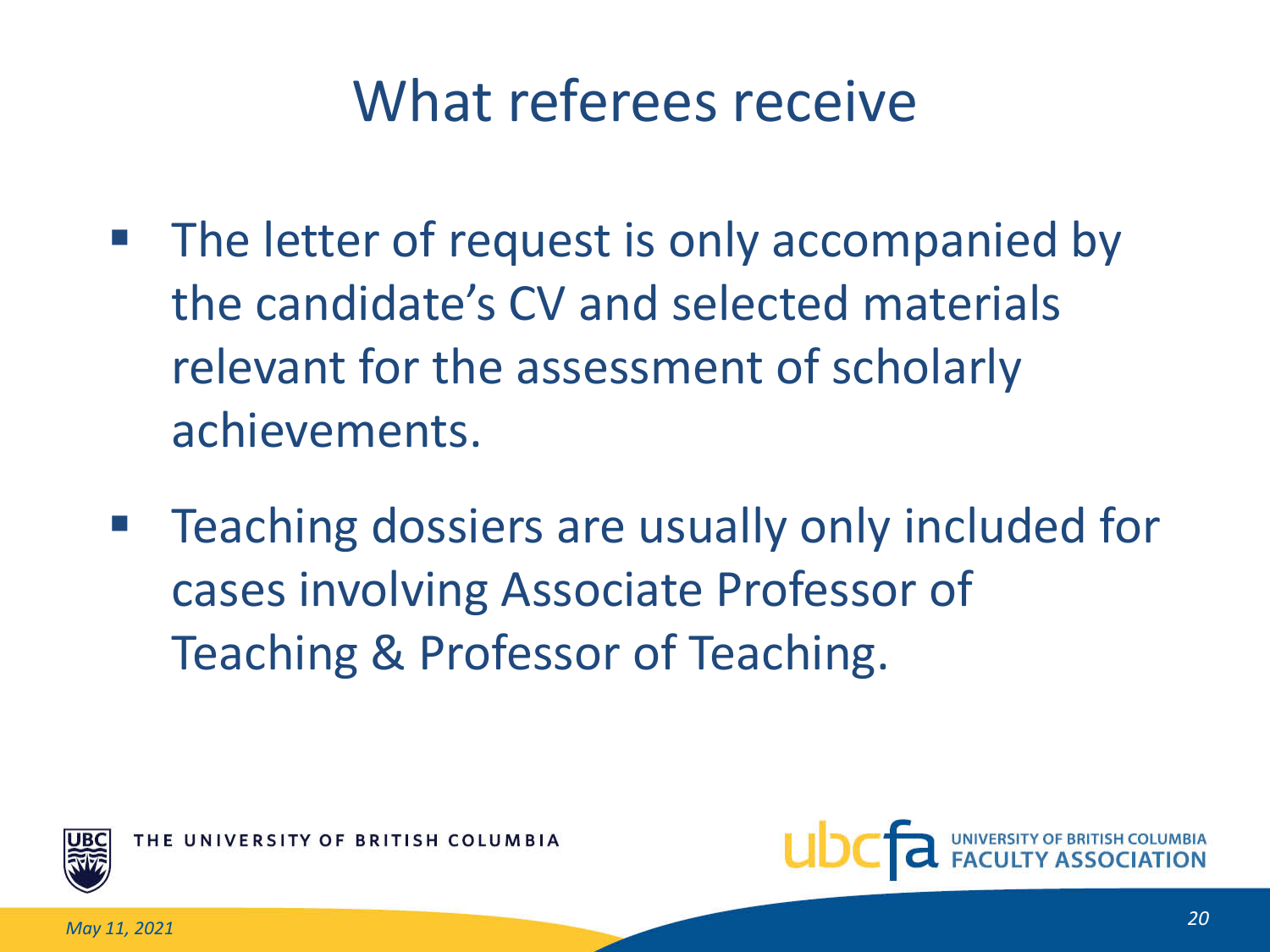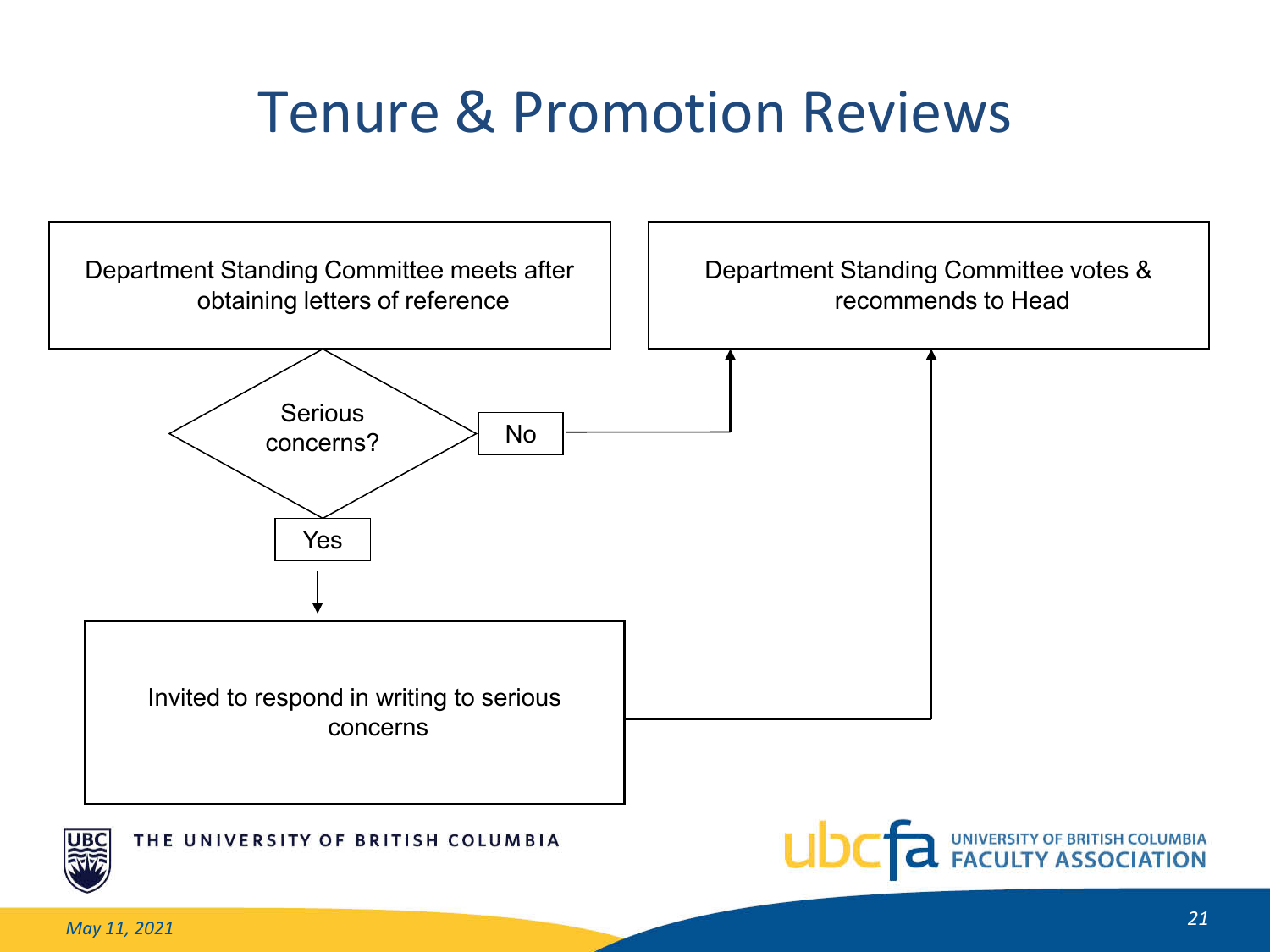



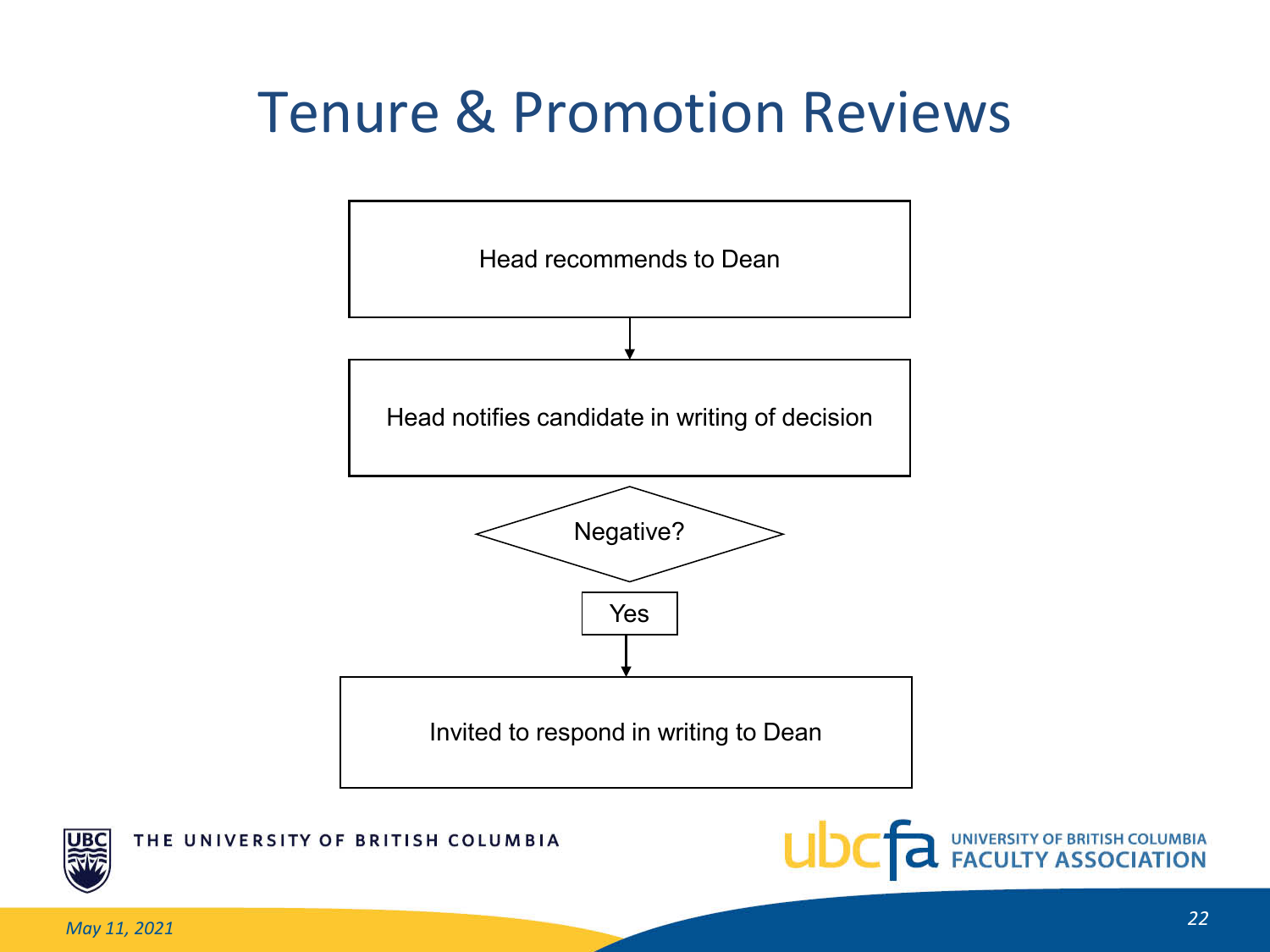



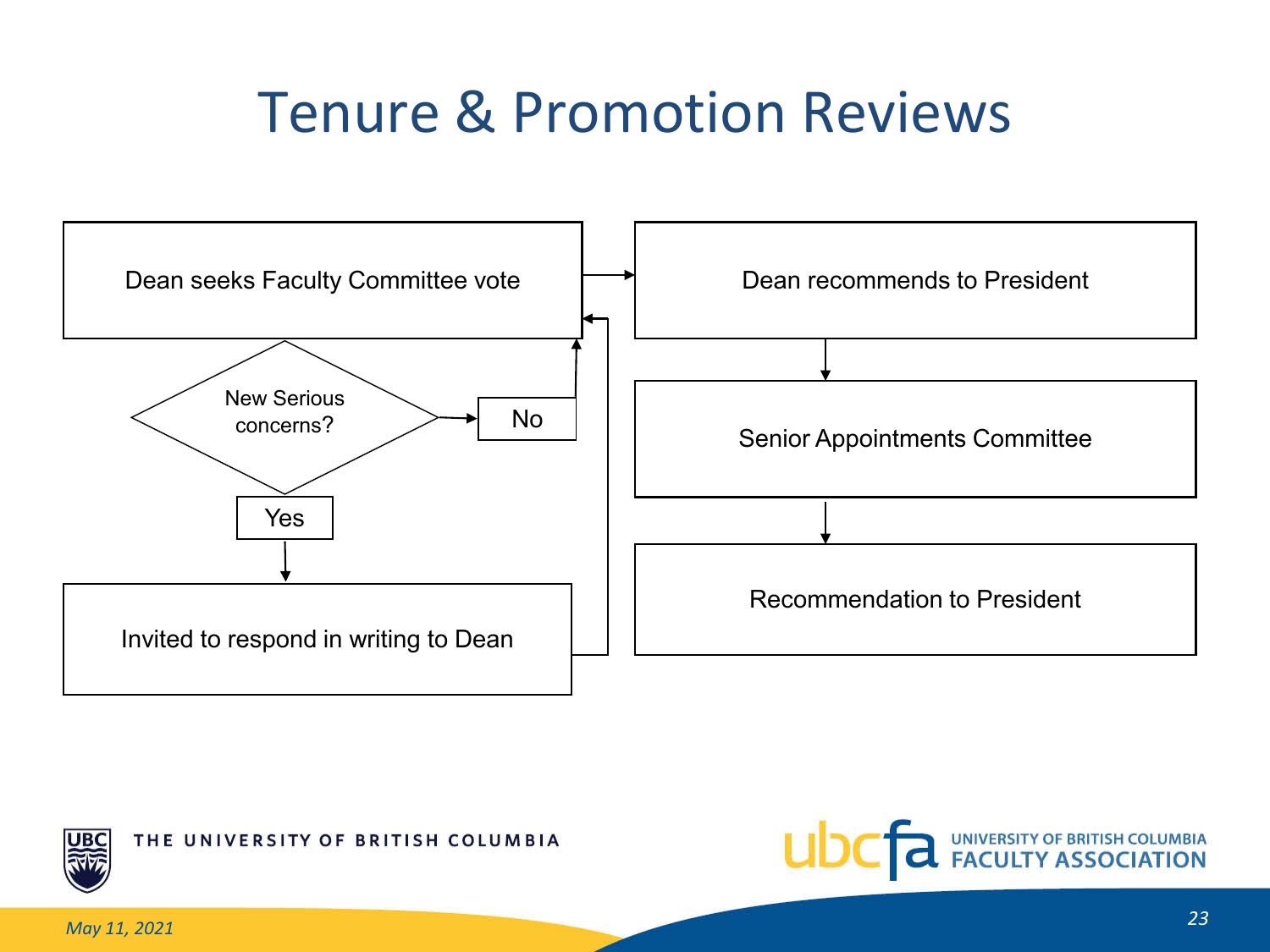



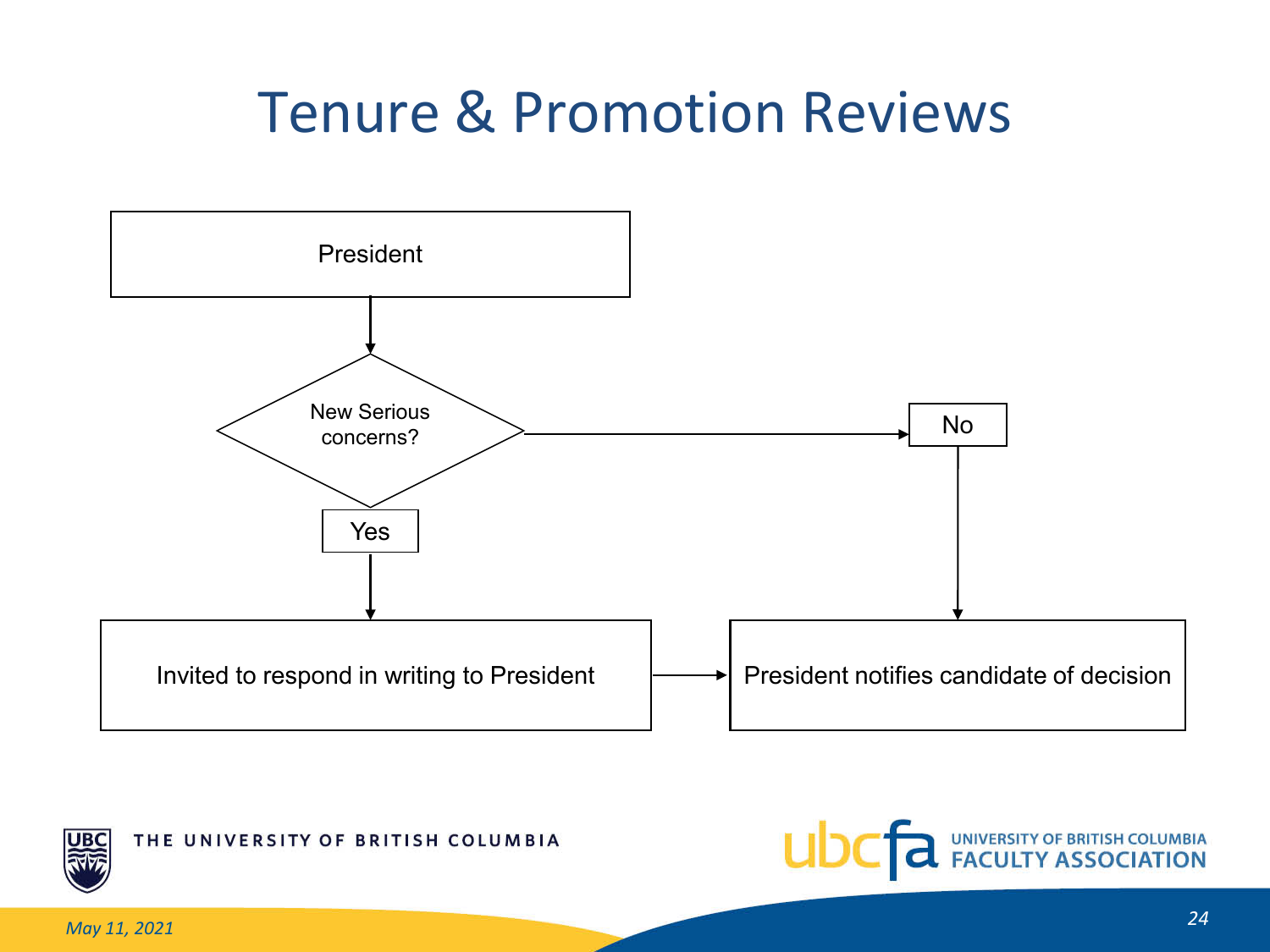## Supplementing the File

The University and the candidate have the right to supplement the file with new info at any stage prior to the President's decision.



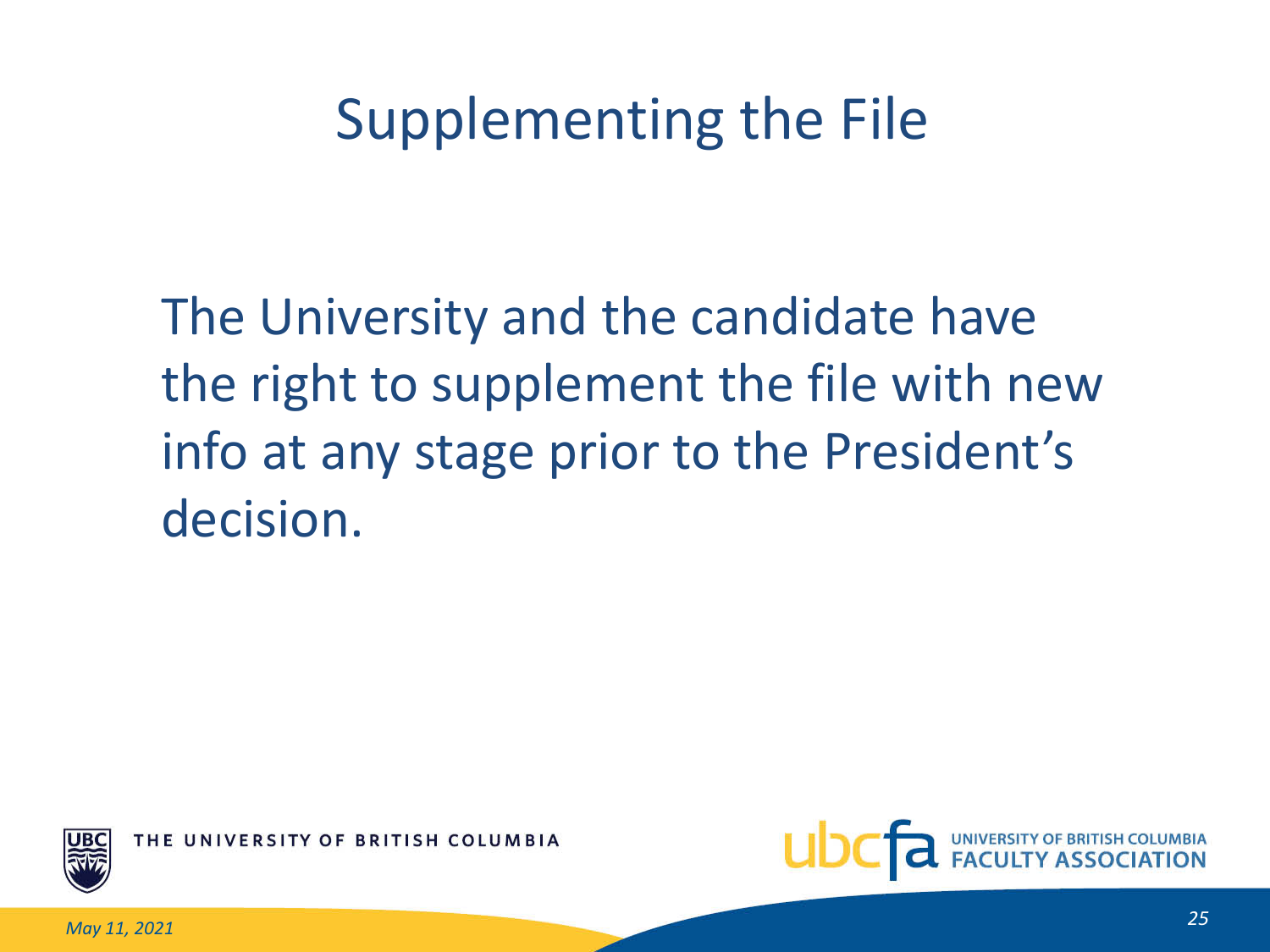#### For Assistance…

- The *Collective Agreement*, in particular Articles 2 5 & 9 of *Conditions of Appointment for Faculty*
- *Guide to Reappointment, Tenure and Promotion Procedures at UBC*
- Faculty Relations website: https://hr.ubc.ca/career-<br>development/appointment-reappointment-tenure-and-<br>promotion
- **Faculty Association website:** [https://www.facultyassociation.ubc.ca/worklife/promotion-](https://www.facultyassociation.ubc.ca/worklife/promotion-tenure-process/)<br>tenure-process/
- Call us!



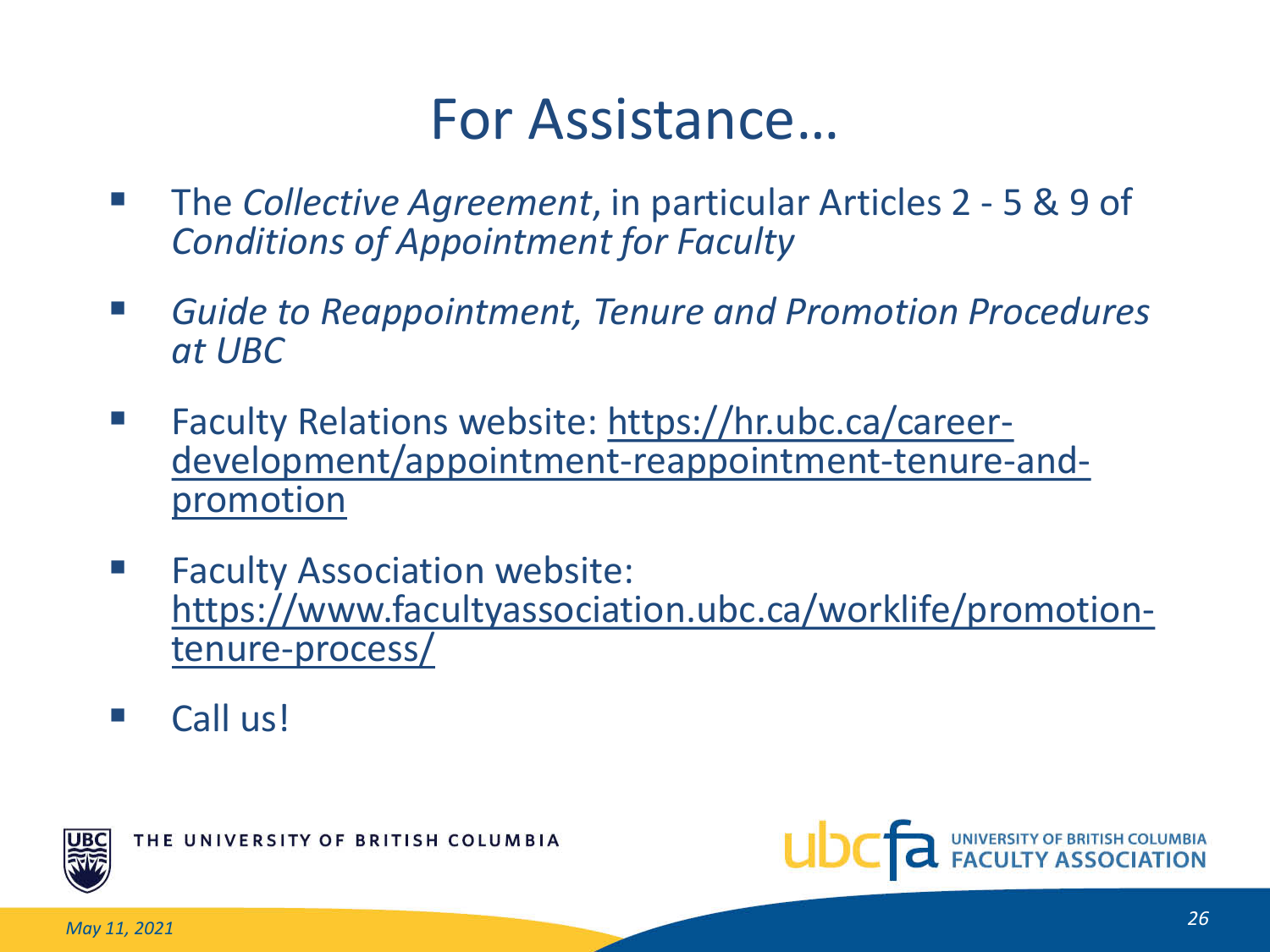The Promotion and Tenure Process from the Perspective of the Senior Appointments Committee (SAC)

#### **Marion Pearson**

## Chair, Senior Appointments Committee



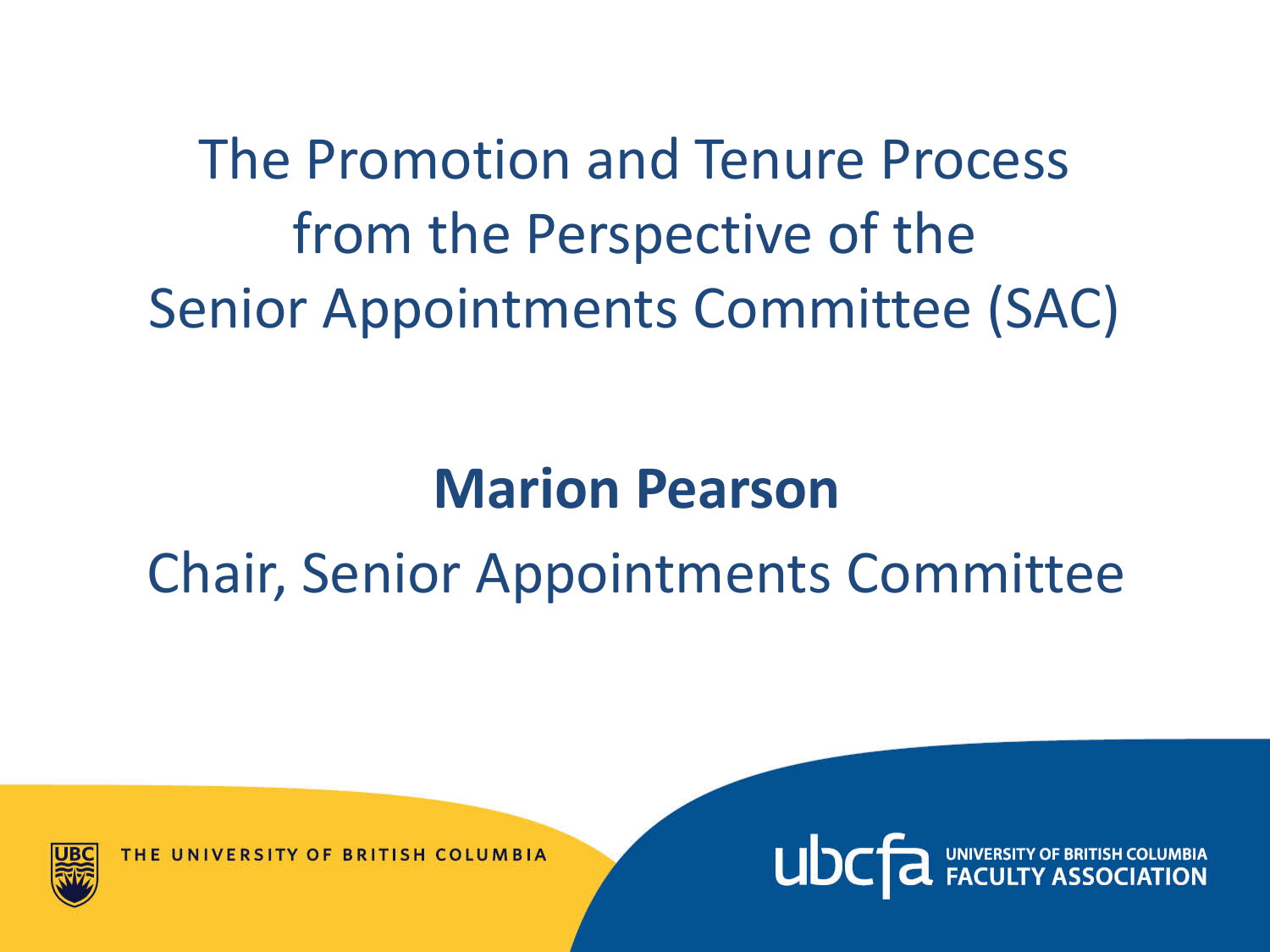## **Overview**

- What SAC is and what it does
- How SAC thinks
- **Some practical advice**
- **Questions?**



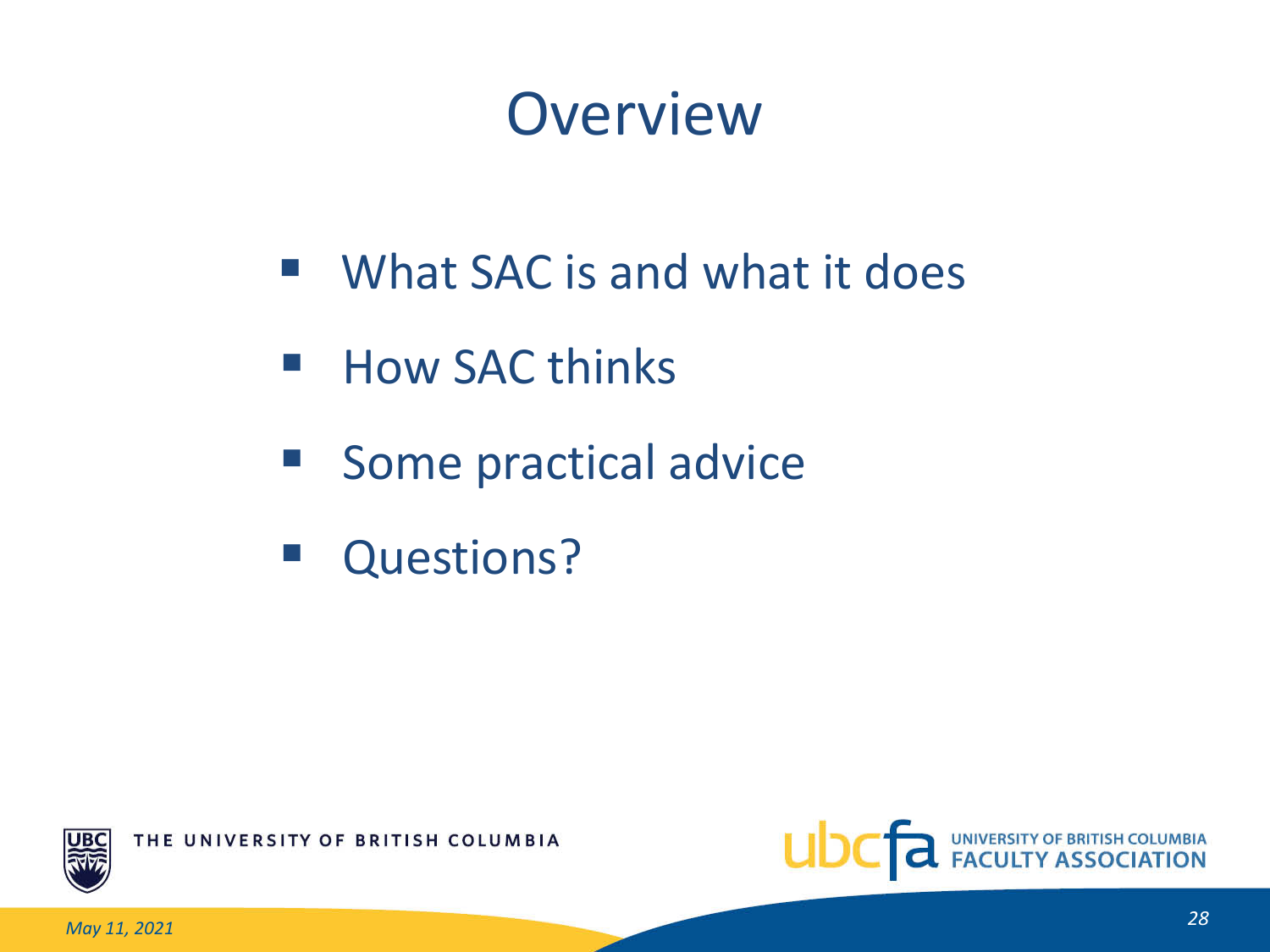## What is SAC?

- **Collective Agreement 5.14.(a):** 
	- "All recommendations to the President concerning initial appointments at or promotions to the rank of Associate Professor of Teaching, Associate Professor, Professor, or Professor of Teaching, or concerning tenure decisions, shall be reviewed by the **Senior Appointments Committee** which is a standing advisory committee established by and making recommendations to the President."
- Composition of SAC:
	- 20 UBC Professors
	- Members from both Vancouver and Okanagan
	- At least one Professor of Teaching
	- Broad representation across Faculties & academic disciplines



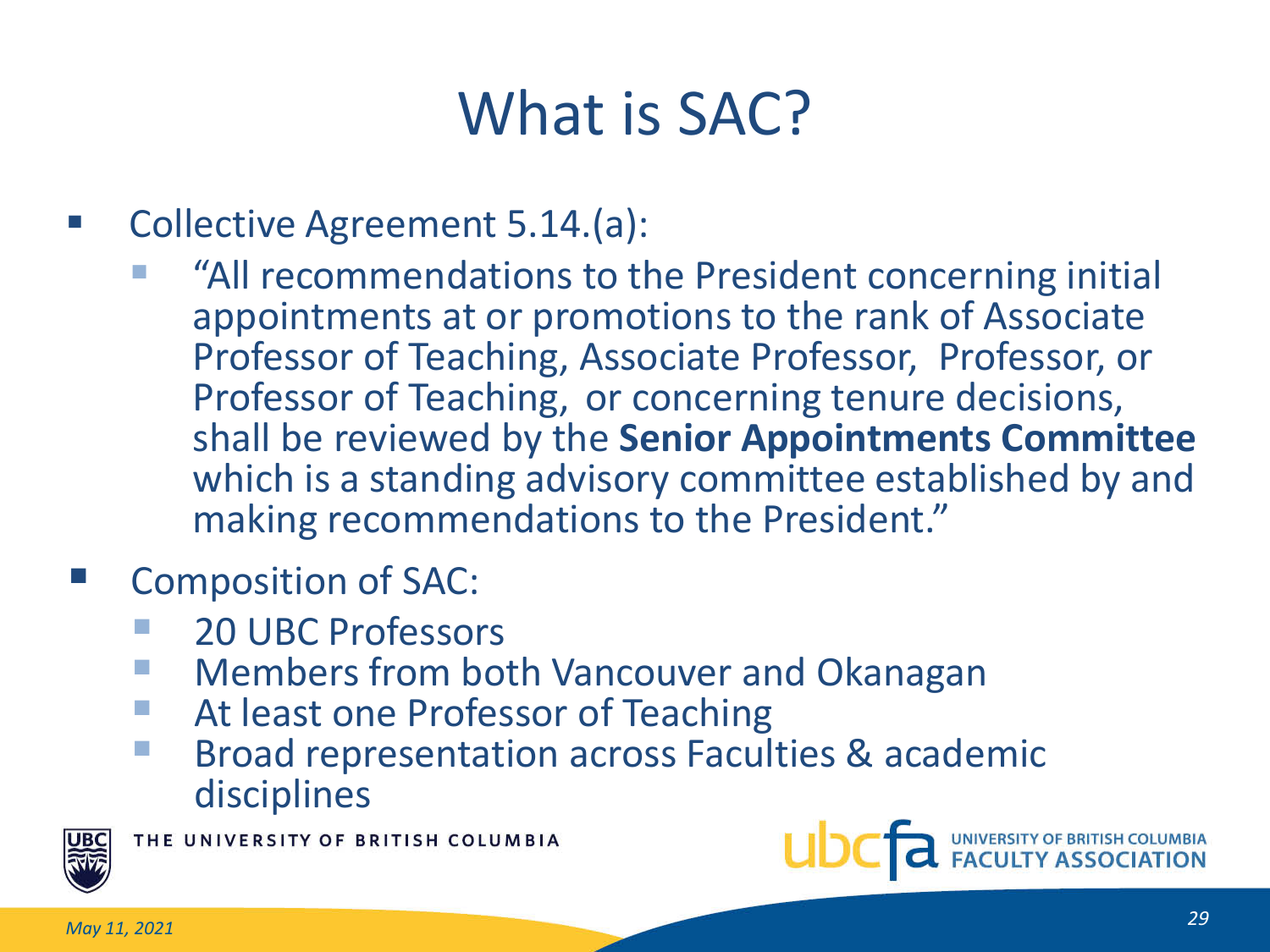### Where SAC Fits in the P&T Process

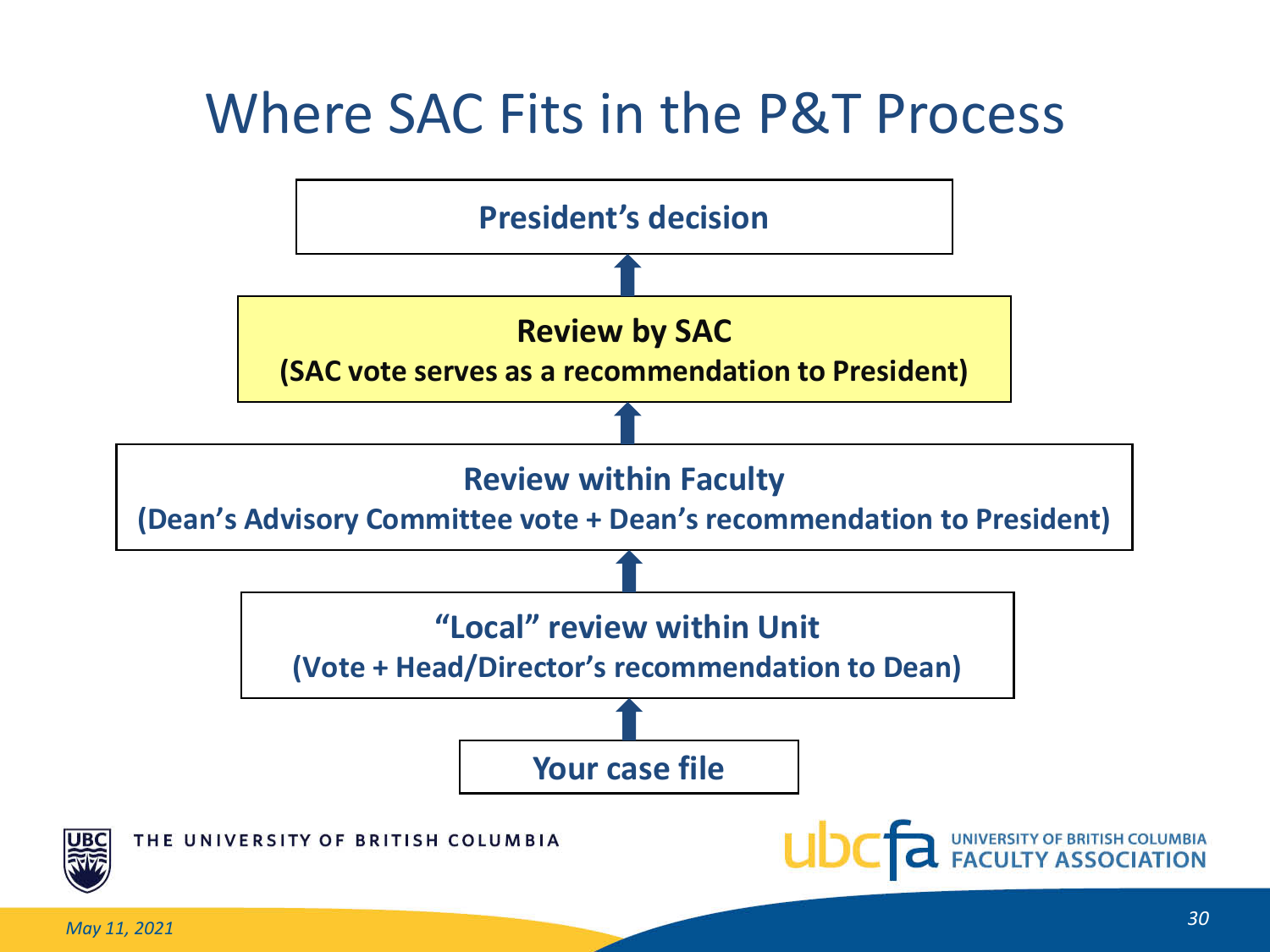## SAC's Mandate

- Advise UBC President on the merits of all applications for tenure and/or promotion
- In doing so…
	- Ensure each file is judged according to criteria specified in the Collective Agreement
	- **E** Ensure each file is judged objectively and on its own merits
	- **Ensure relevant contextual factors are taken into account**
	- **Ensure consistent use of appropriate standards of** excellence across all disciplines and all Faculties
	- **Ensure procedural fairness**



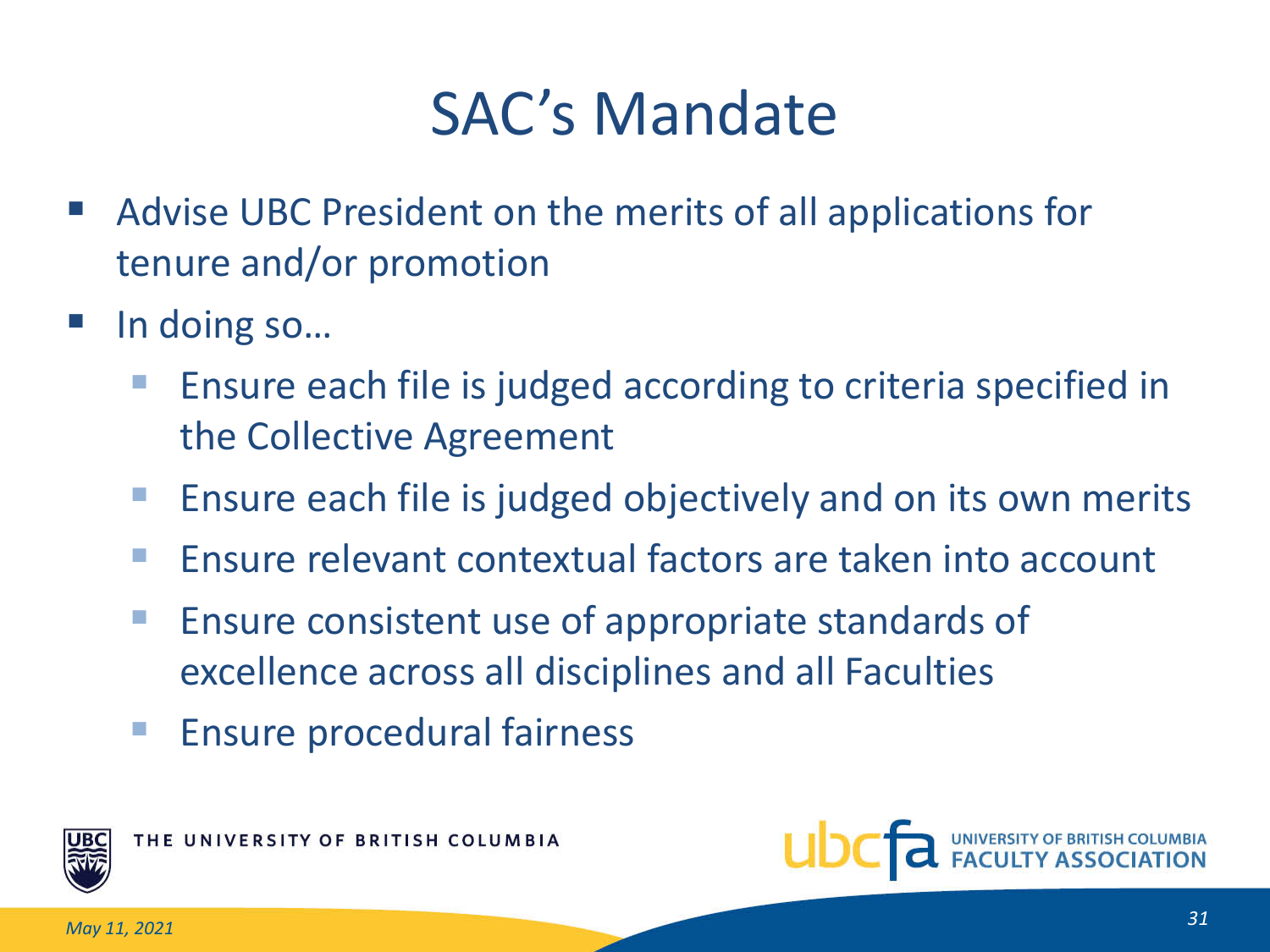## Evaluation of Cases by SAC

- **SAC subcommittees review cases thoroughly and designate as** "A", "B", or "D"
	- **EXTA'' Case: Relatively straightforward and meets criteria.**
	- "B" Case: More complicated (for any of several reasons). The relevant Dean attends a SAC meeting to address questions.
	- "D" Case: SAC requests additional documentation to be added to the case file prior to designation as "A" or "B".



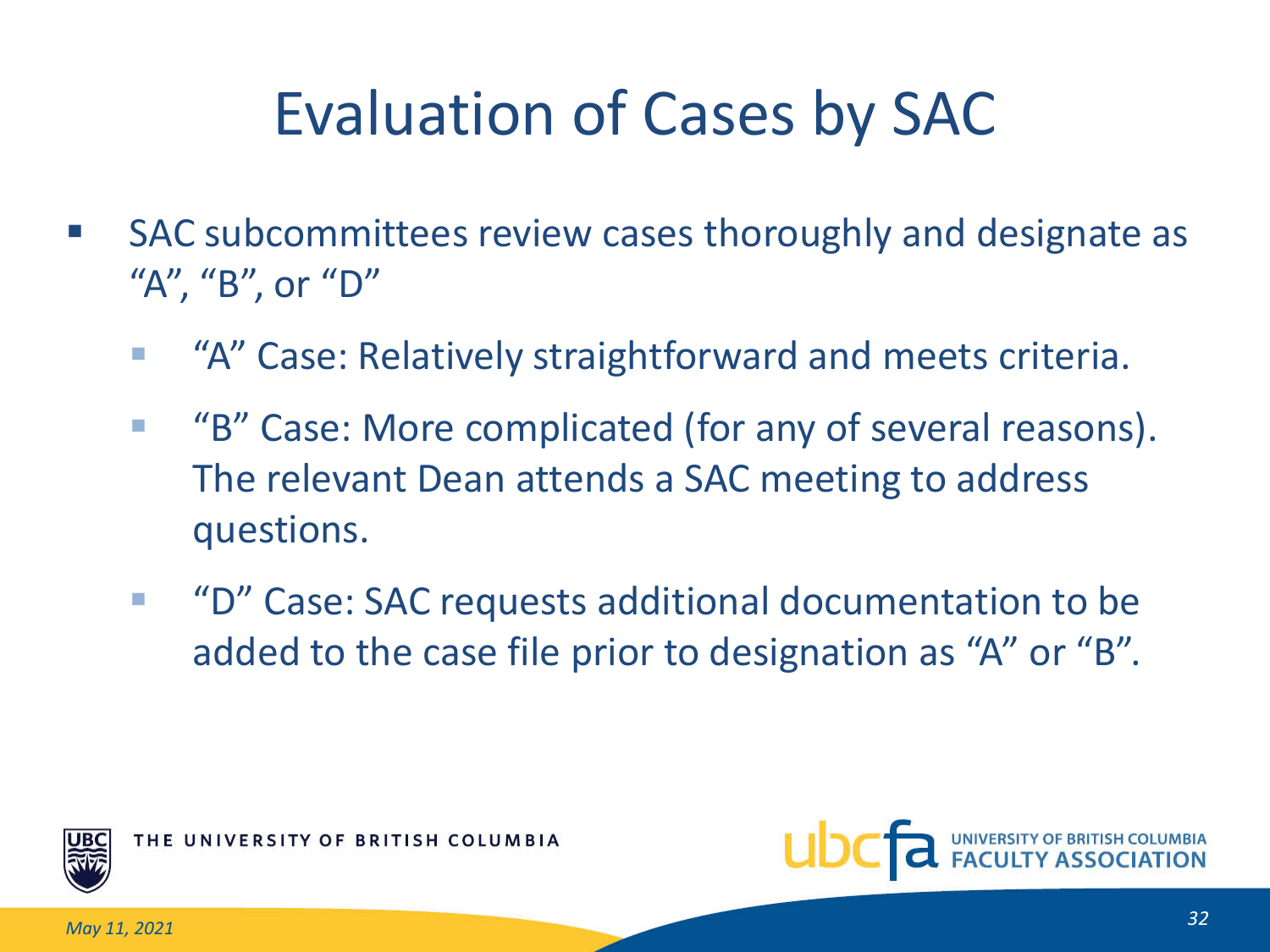## **Overview**

- What SAC is and what it does
- **How SAC thinks**
- **Some practical advice**
- **Questions?**



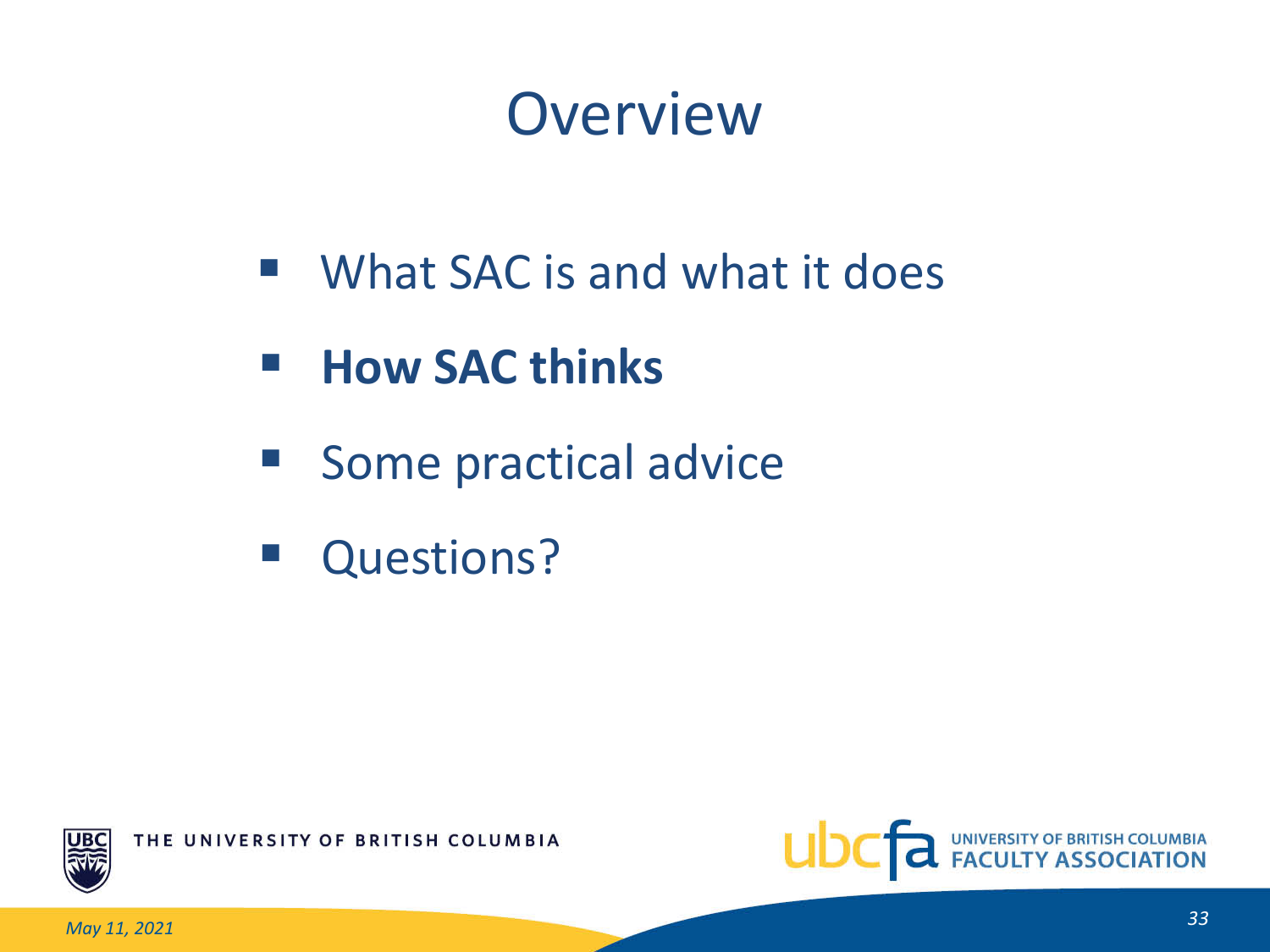## Main Things SAC Attends To:

- Criteria (as stated in the Collective Agreement)
- Evidence (in the case file, pertaining to the criteria)
- Context (within which to sensibly assess the evidence)



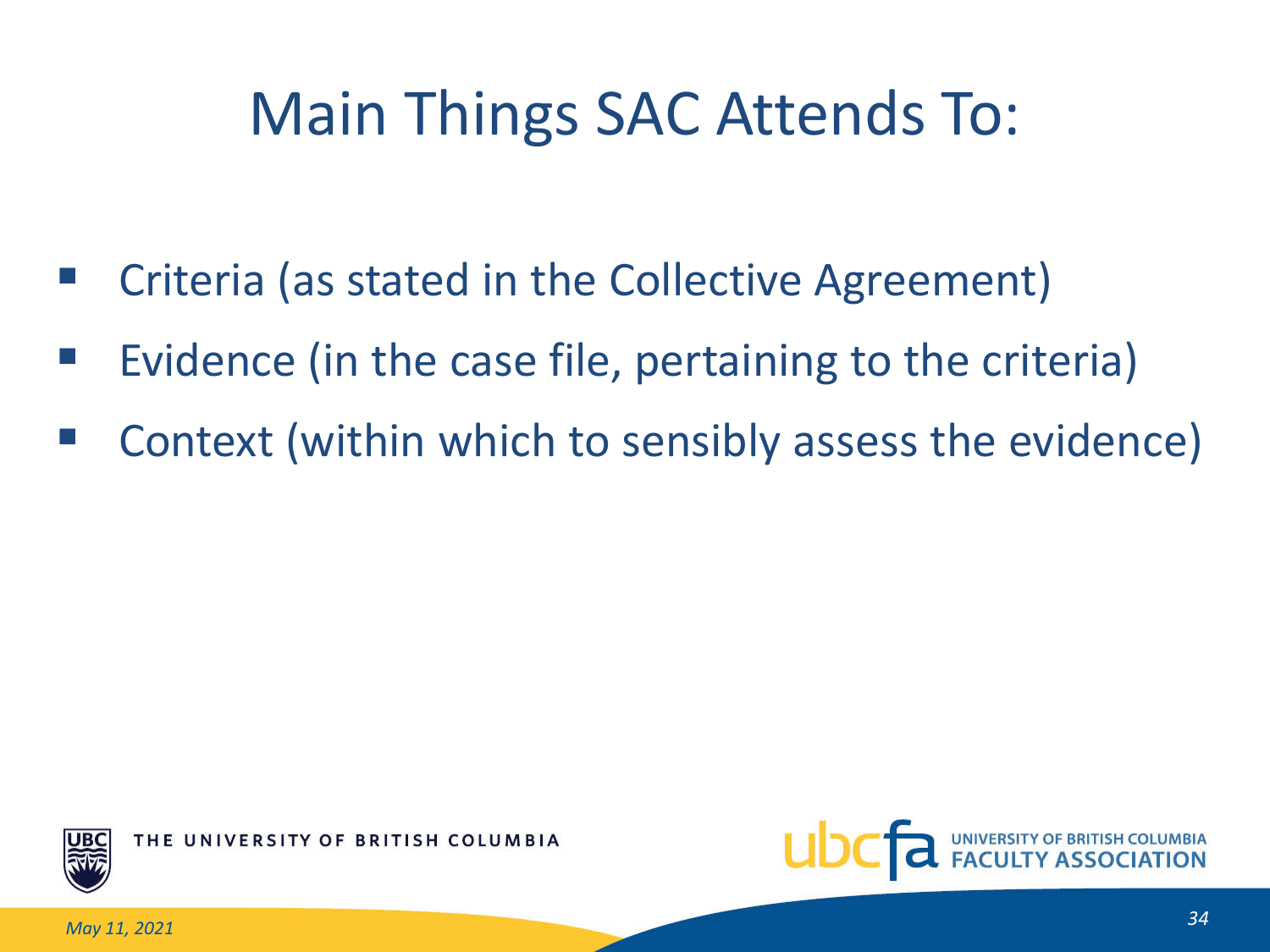## Key Criteria: Research Stream

#### **Promotion to Associate Professor:**

- "evidence of successful teaching and of scholarly activity beyond that expected of an Assistant Professor"
- "sustained and productive scholarly activity"
- **"** "ability to direct graduate students"
- **"** "participation in the affairs of the Department and the University"

#### **Tenure:**

**T** "high standard of performance in meeting [relevant criteria] and show promise of continuing to do so"



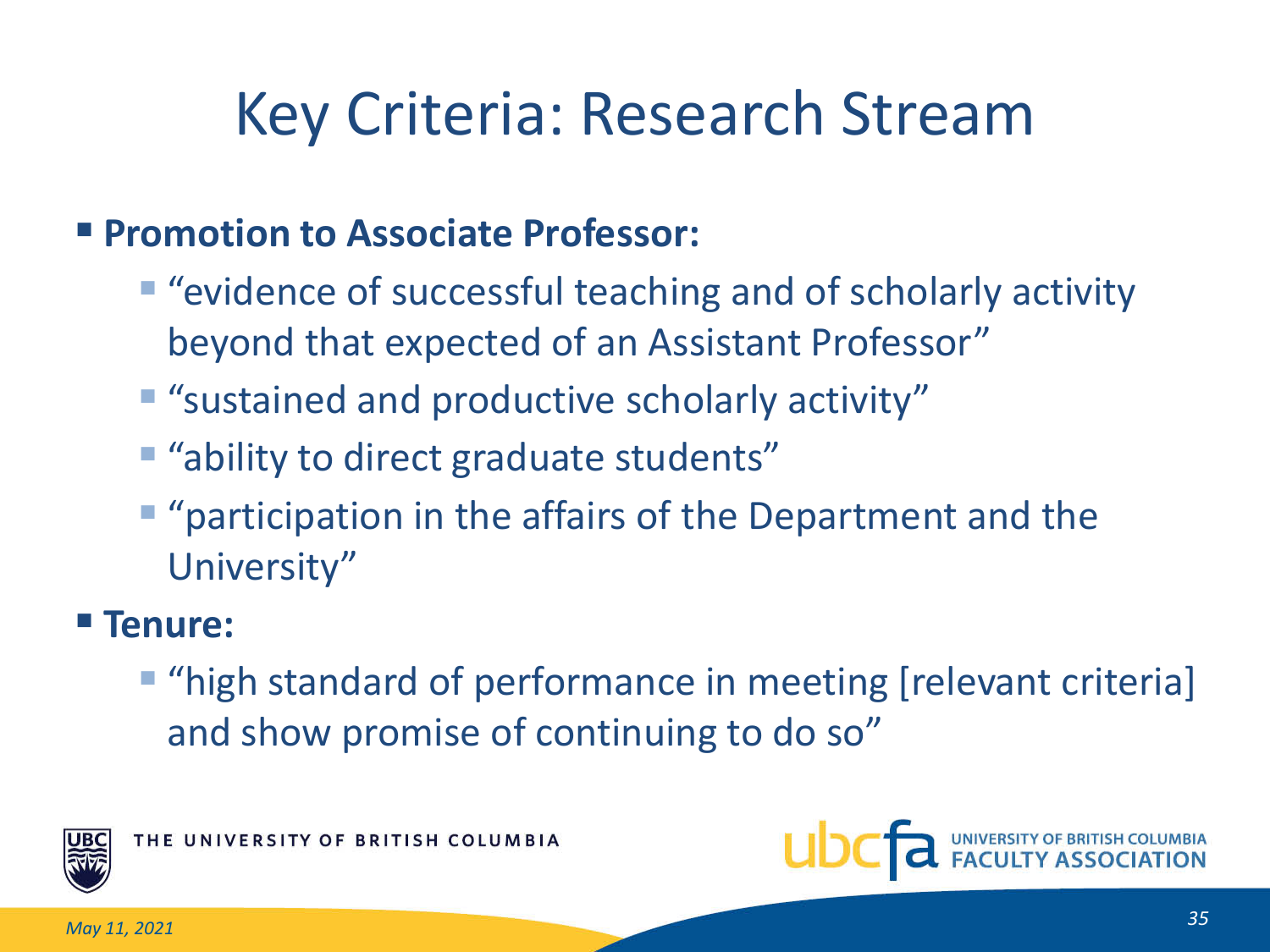## Key Criteria: Research Stream

#### **Promotion to Professor:**

- "reserved for those whose contributions...are considered outstanding"
- "appropriate standards of excellence"
- **E** "sustained and productive scholarly activity"
- "wide recognition...distinction in their discipline"
- **"** "high quality in teaching"
- **"** "participated significantly in academic and professional affairs"



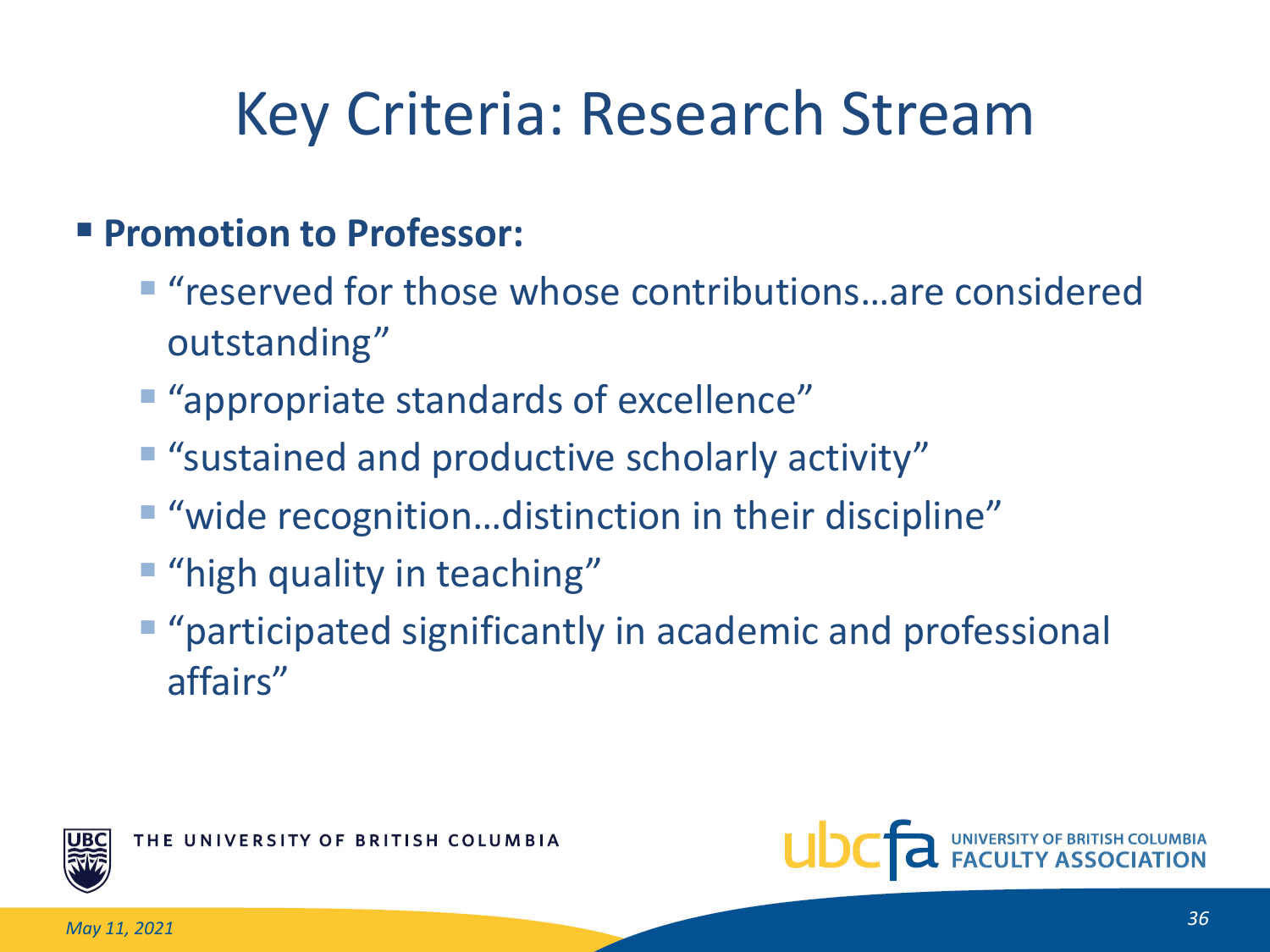## Key Criteria: Educational Leadership Stream

#### **Promotion to Associate Professor of Teaching:**

- **"** "evidence of excellence in teaching"
- "demonstrated educational leadership"
- **"** "involvement in curriculum development and innovation, and other teaching and learning initiatives"
- "keep abreast of current developments in their respective disciplines, and in the field of teaching and learning"

#### **Tenure:**

**"** "high standard of performance in meeting [relevant criteria] and show promise of continuing to do so"



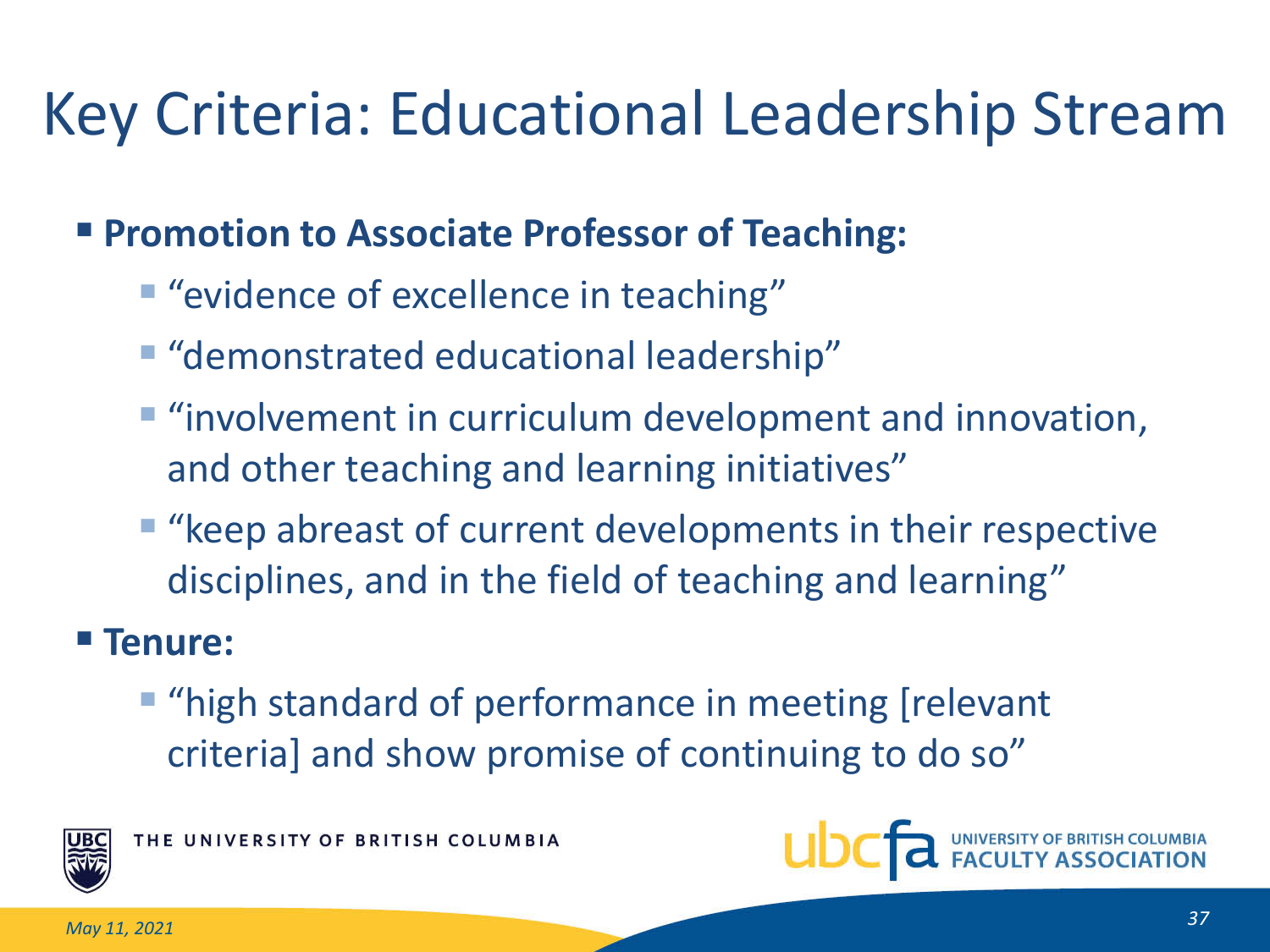## Key Criteria: Educational Leadership Stream

#### **Promotion to Professor of Teaching:**

- "evidence of outstanding achievement in teaching and educational leadership"
- **"** "distinction in the field of teaching and learning"
- "sustained and innovative contributions to curriculum development, course design and other initiatives that advance the University's ability to excel in its teaching and learning mandate"



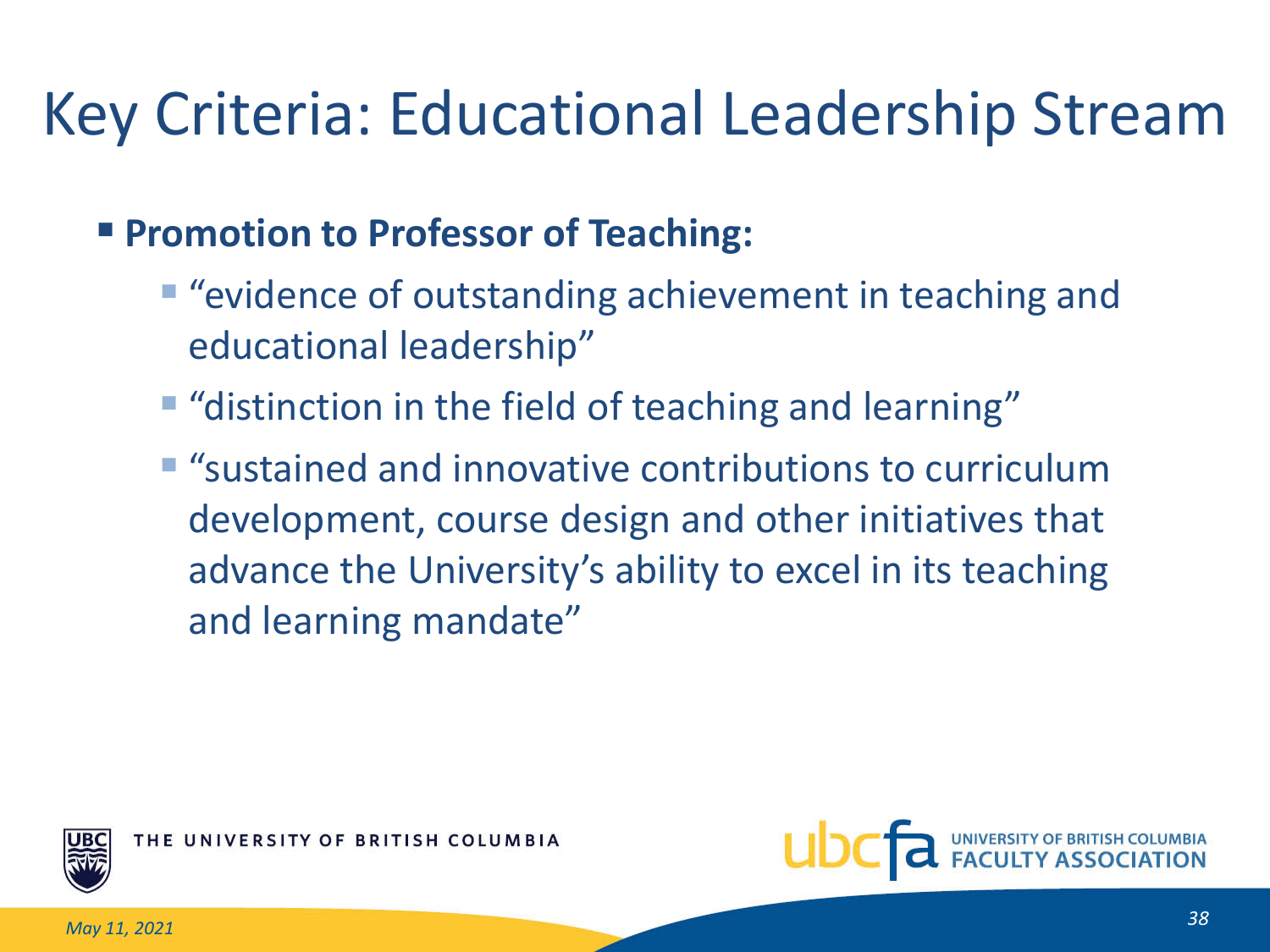## Evidence of Scholarly Activity (Research Stream)

#### **Collective Agreement (Part 4, Article 4.03):**

"Judgment of scholarly activity is based mainly on the **quality and significance** of an individual's contribution. Evidence of scholarly activity varies among the disciplines. **Published work is, where appropriate, the primary evidence**. Such evidence as distinguished architectural, artistic or engineering design, distinguished performance in the arts or professional fields, shall be considered in appropriate cases … consideration will be given to **different pathways to academic and scholarly excellence**…"



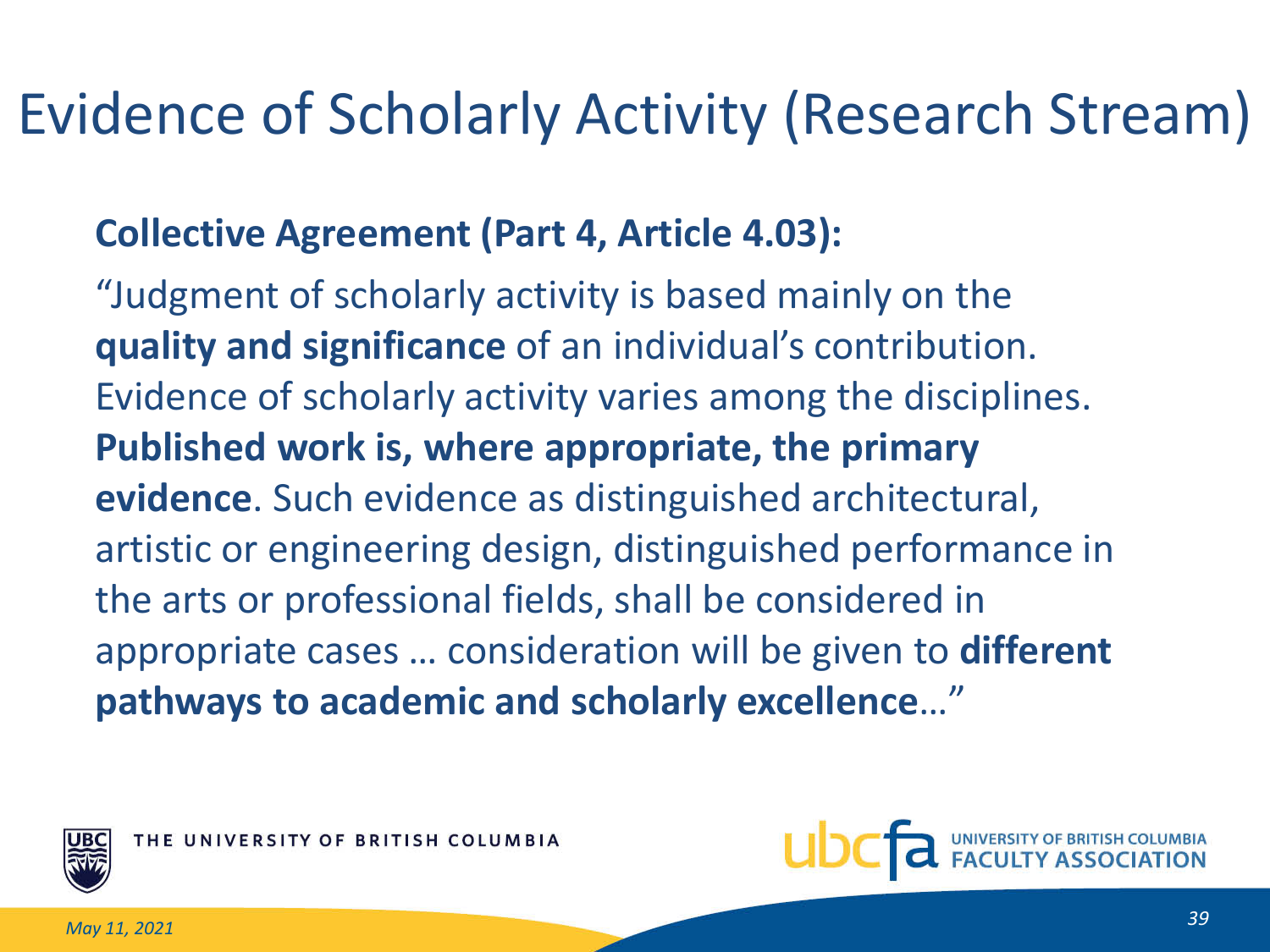## Evidence of Scholarly Activity (Research Stream)

#### **Different forms:**

- *'Traditional' scholarship* (most cases fit in this category).
- Alternatively, *Scholarship of Teaching* or *Professional Contributions* may constitute all or part of the case for scholarly activity. This must be explicitly stated at the outset of the application for promotion.



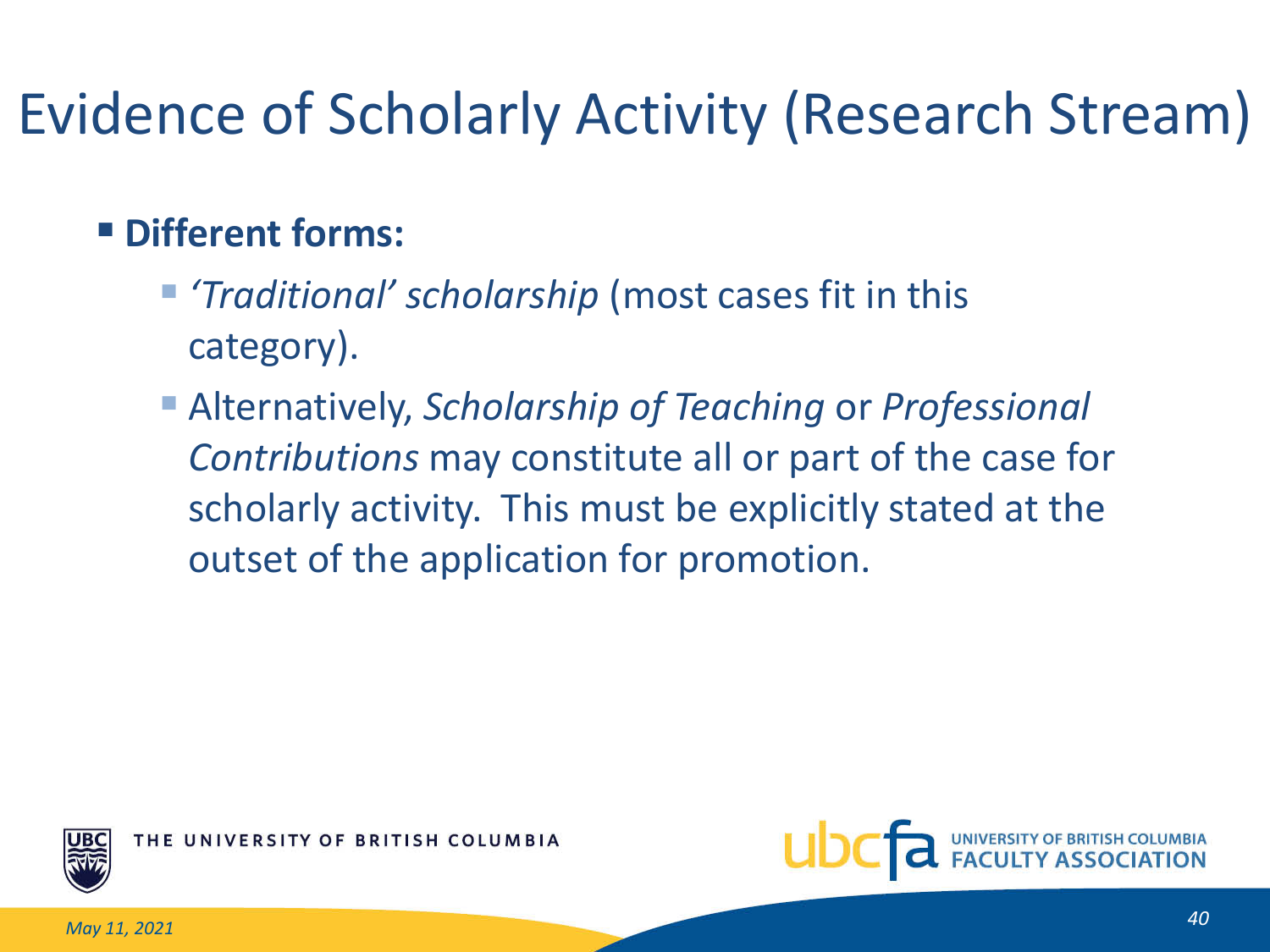## Evidence of Scholarly Activity (Research Stream)

#### **Primary sources:**

- CV (e.g., publications, presentations, awards)
- **Referees' letters**



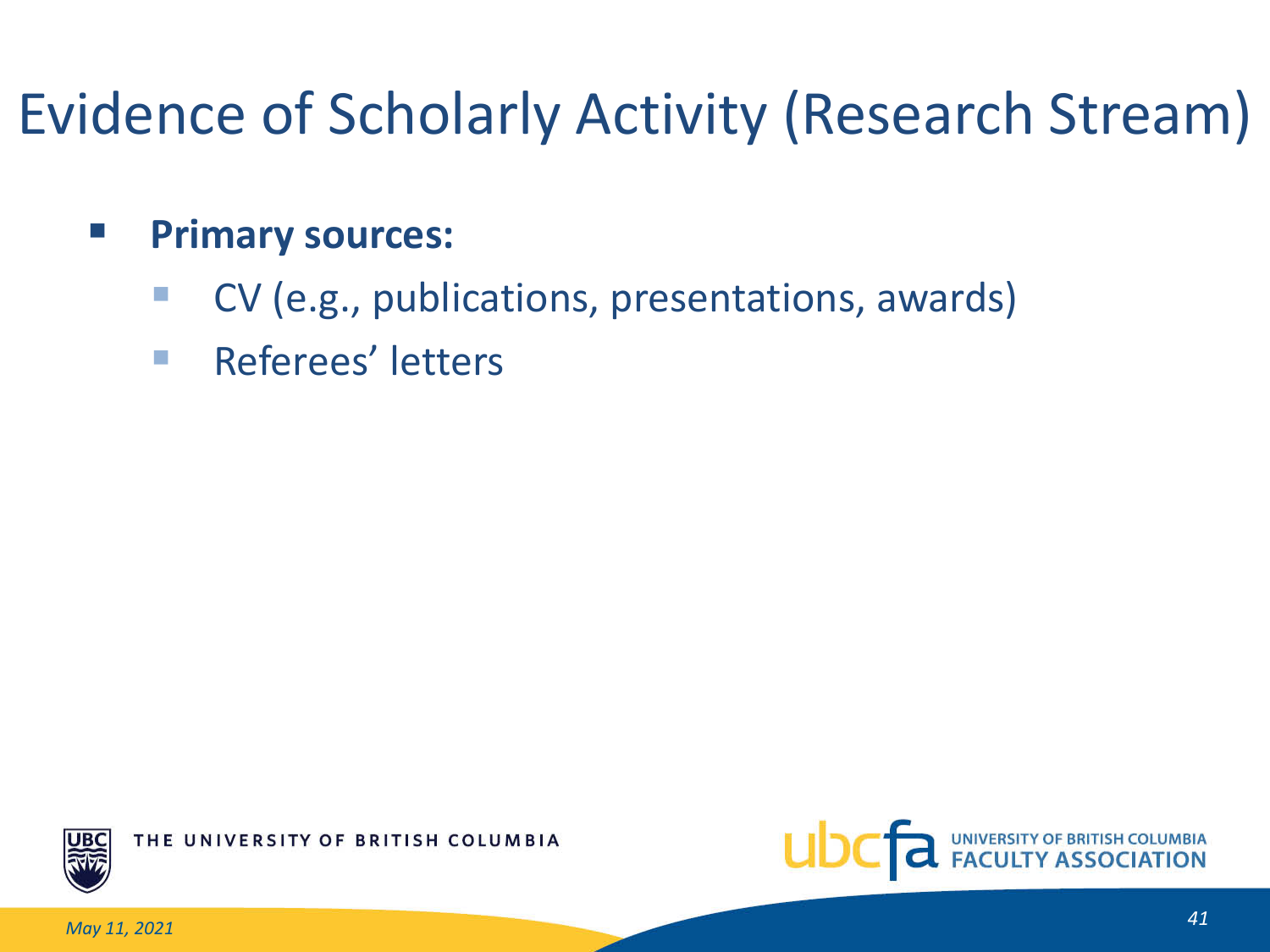## Evidence of Educational Leadership (EL Stream)

#### **Collective Agreement (Part 4, Article 4.04):**

"Educational leadership is **activity** taken at UBC and elsewhere **to advance innovation in teaching and learning with impact beyond one's classroom**" and includes:

- **Engagement in the scholarship of teaching and learning**
- Contributions to **curriculum development, pedagogical innovation** and other initiatives that extend beyond the member's classroom
- **Teaching, mentorship** and inspiration of colleagues
- Formal **educational leadership responsibility**
- Organization of and **contributions to** conferences...and other **educational events on teaching and learning** locally, nationally and internationally
- **Contributions to the theory and practice of teaching and learning**
- Other activities that support **evidence-based educational excellence, leadership and impact within and beyond the University**

"Judgement of educational leadership is based mainly on the **quality and significance** of the individual's contributions."



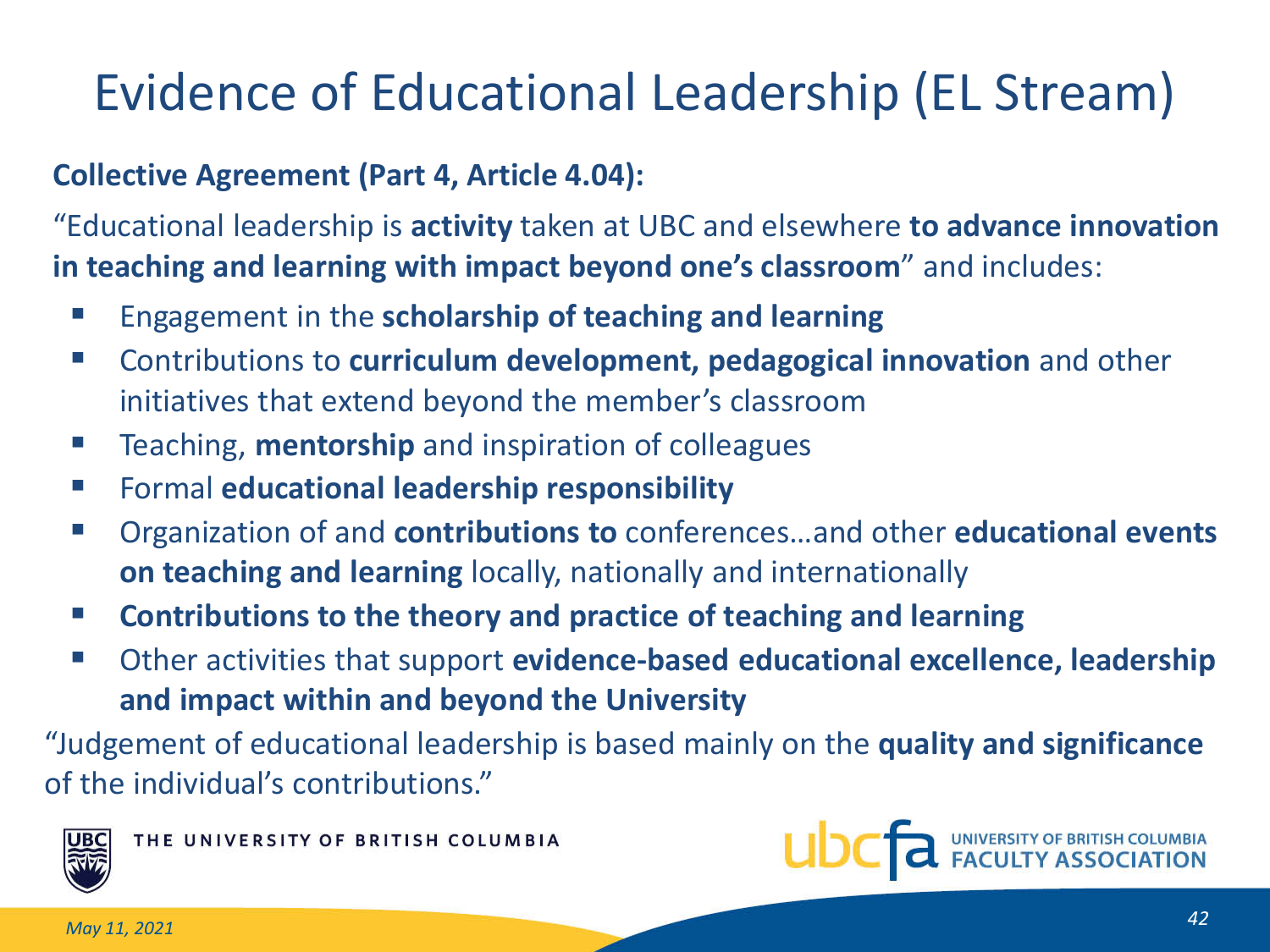### Evidence of Educational Leadership (EL Stream)

- See also **SAC Guide Appendix 1** for further guidance
- **Primary sources of evidence:**
	- CV (e.g., contributions to curriculum development, pedagogical innovation, scholarship of teaching and learning, etc.)
	- Dossier prepared by candidate (if included in case file)
	- **Referees' letters**



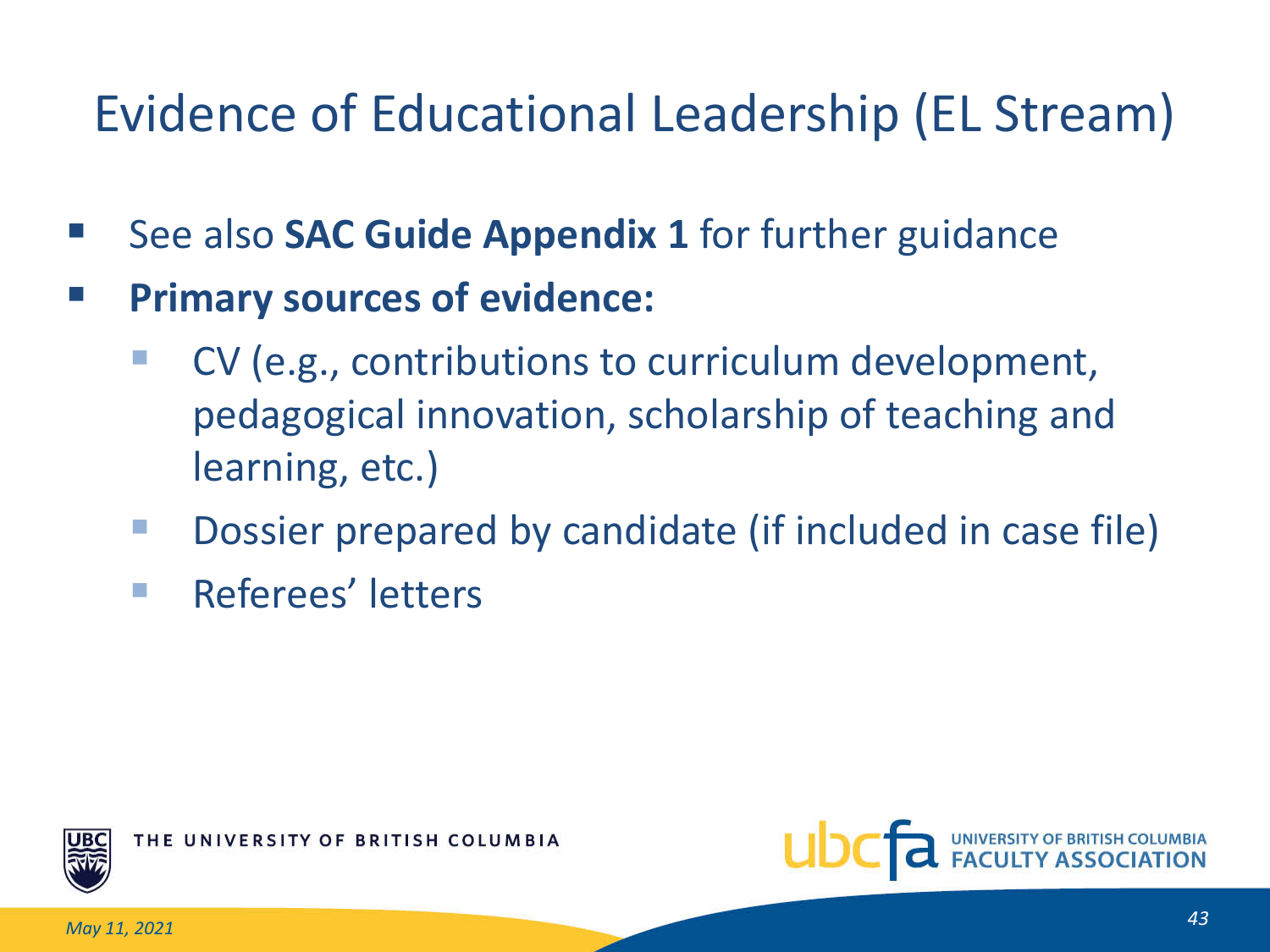#### Criteria for Teaching (Both Streams)

#### **Collective Agreement (Part 4, Article 4.02):**

"Teaching includes **all presentation** whether through lectures, seminars and tutorials, individual and group discussion, supervision of individual students' work, or other means **by which students…derive educational benefit**. An individual's **entire teaching contribution** shall be assessed. Evaluation of teaching shall be based on the **effectiveness rather than the popularity** of the instructors, as indicated by command over subject matter, familiarity with recent developments in the field, preparedness, presentation, accessibility to students and influence on the intellectual and scholarly development of students. The methods of teaching evaluation may vary … Consideration shall be given to the **ability and willingness** of the candidate **to teach a range of subject matter and at various levels** of instruction."



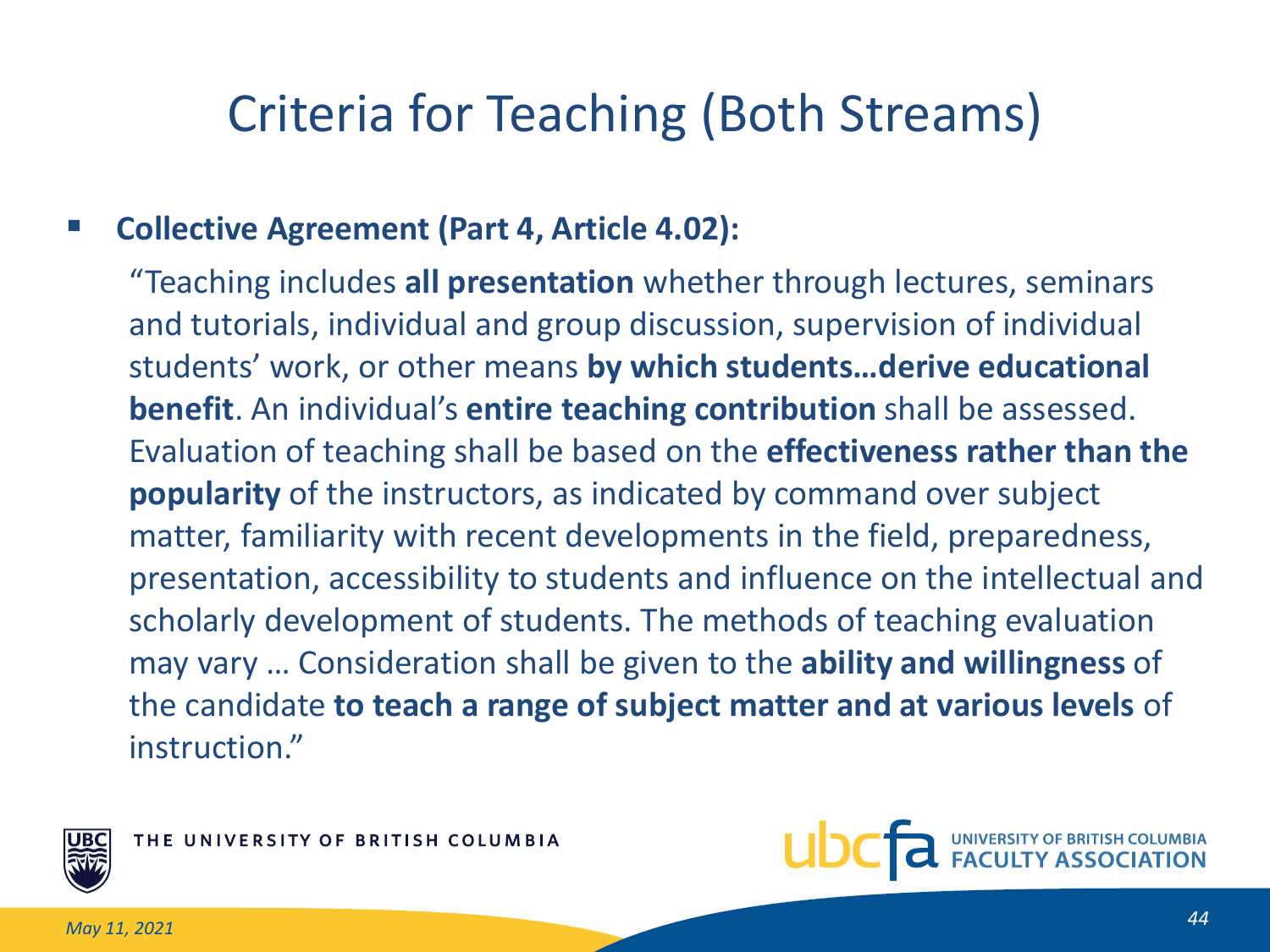#### Evidence Pertaining to Teaching (Both Streams)

- **Different forms of teaching:**
	- Effectiveness in teaching scheduled courses
	- Supervision / training of graduate students
- **Primary sources of evidence:**
	- CV (e.g., courses taught, students supervised, awards)
	- **Peer reviews of teaching**
	- $\blacksquare$  Student evaluations of teaching
	- **Dossier prepared by candidate \***
	- **Summative review prepared by or for Head/Director**
	- *\* SAC may review teaching dossiers for Educational Leadership cases*



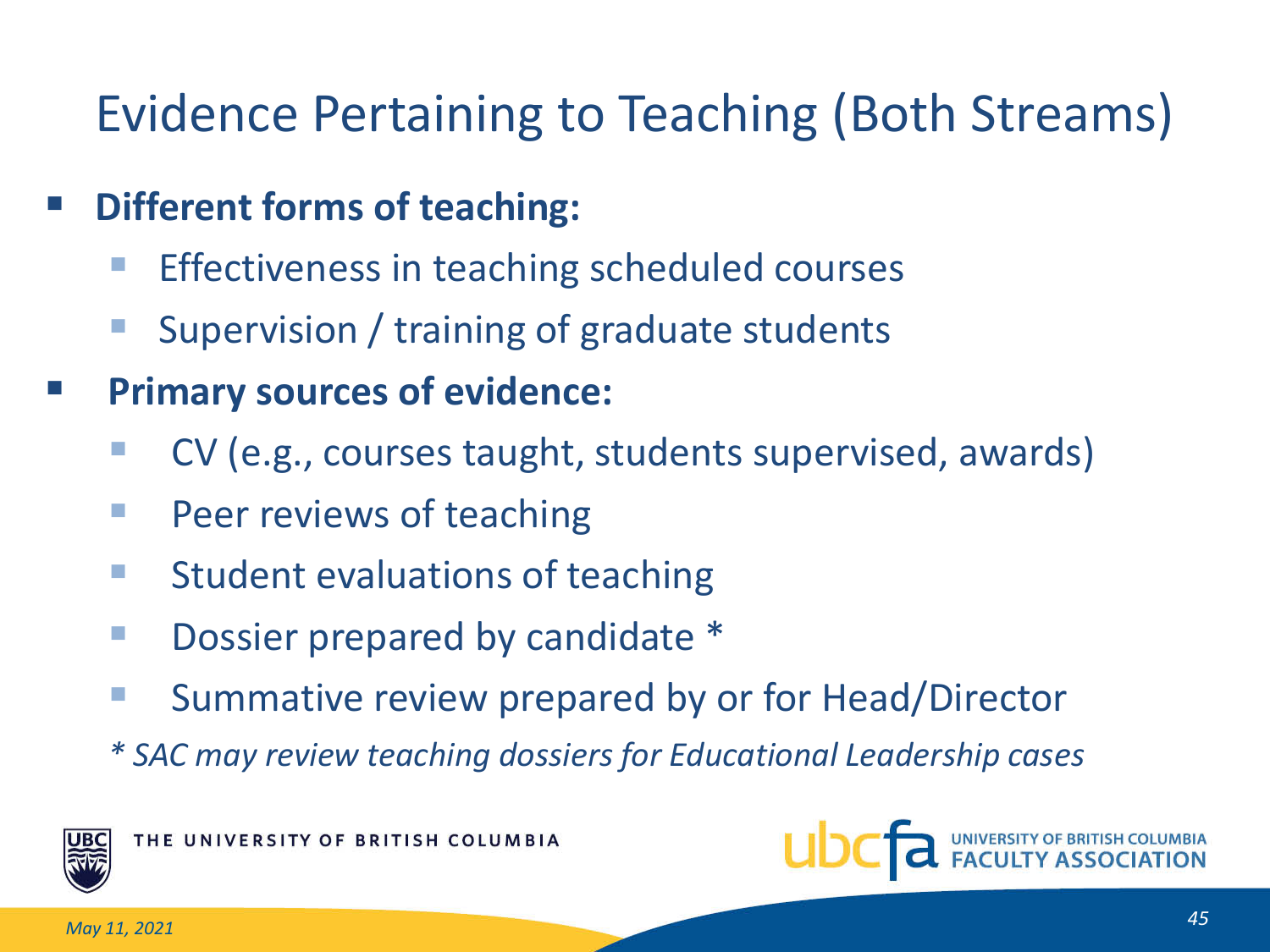#### Evidence Pertaining to Service (Both Streams)

#### **Primary source of evidence:**

 CV (committees within the unit/Faculty/University, editorial work, positions held in professional organizations, etc.)

Note that "While service to the University and the community is important, it cannot compensate for deficiencies in teaching, scholarly activity, or educational leadership." (Collective Agreement, Part 4 Article 4.01a)



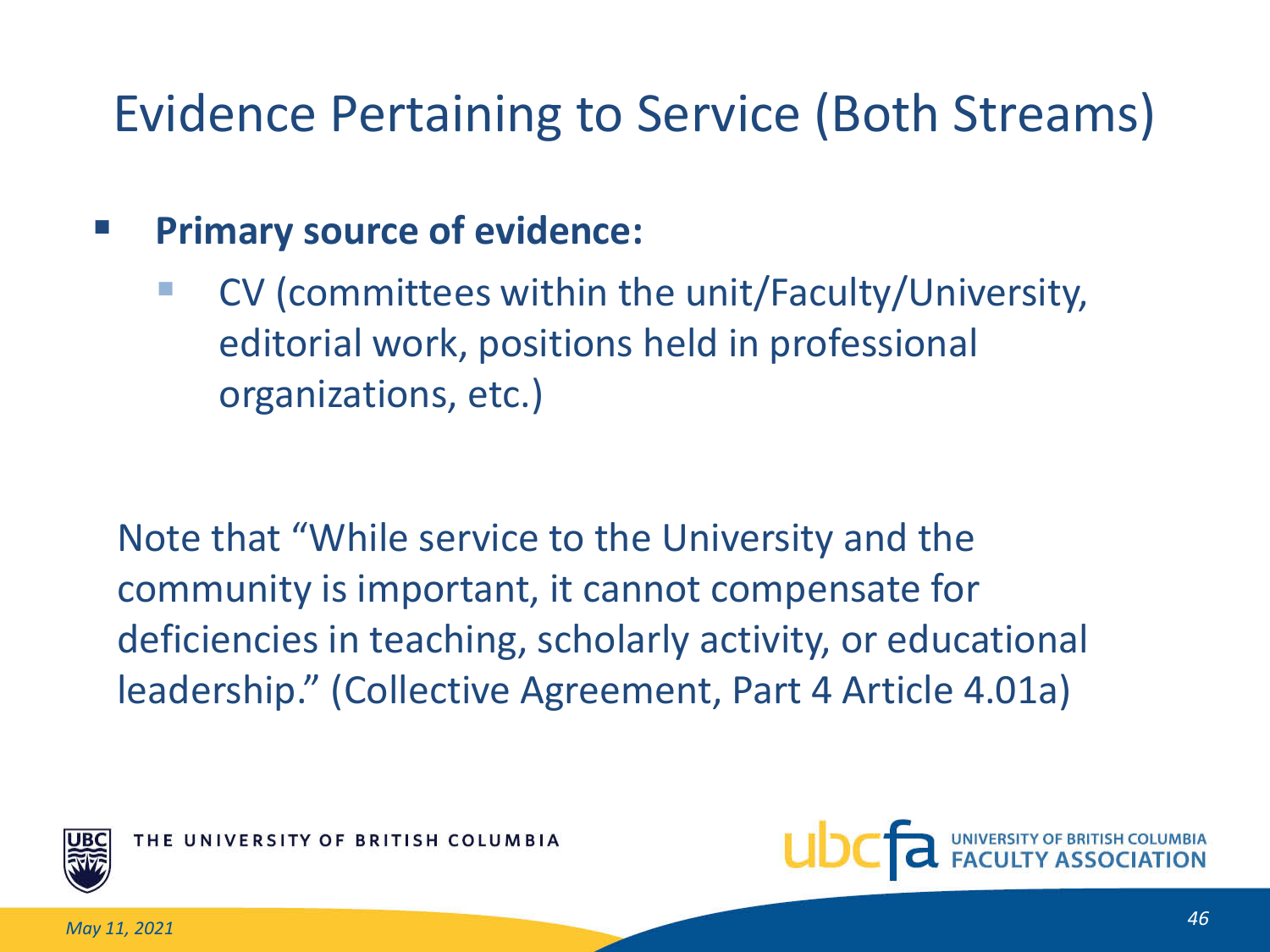## Contexts that SAC Considers Carefully

#### **Discipline-specific norms of various kinds:**

- Value placed on different kinds of scholarly products
- Value placed on specific publication outlets/venues
- Norms pertaining to authorship and authorship order
- **Norms pertaining to quantity of publications**
- **Extent to which grant funding is relevant**
- Norms pertaining to quantity and quality of teaching and student supervision
- Norms and expectations for service contributions



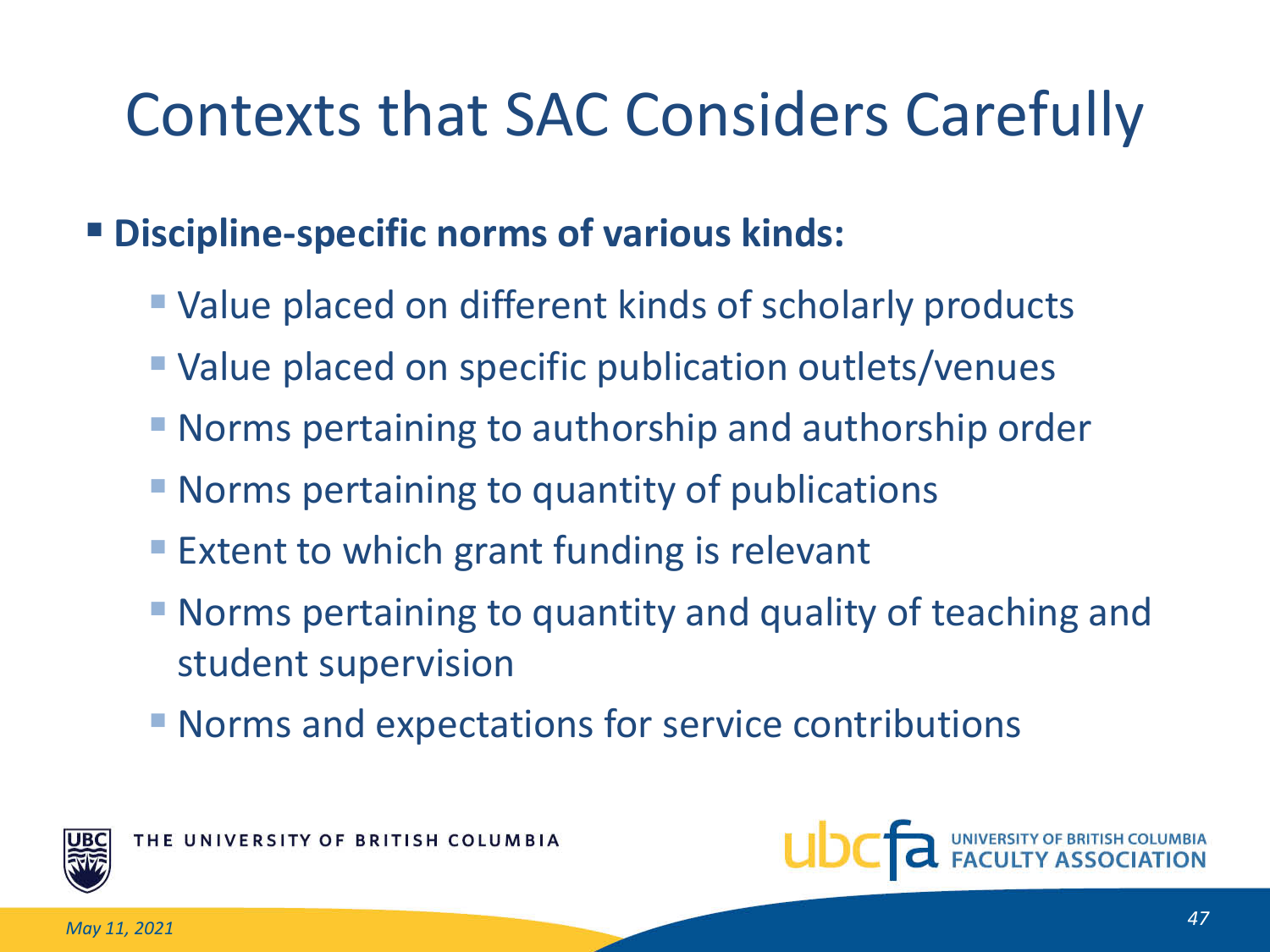## Contexts that SAC Considers Carefully

#### **Situation-specific challenges and obstacles:**

- Challenges associated with specific kinds of research
- Challenges associated with resources / infrastructure
- Challenges associated with specific teaching assignments
- Personal circumstances (possibly, if relevant)



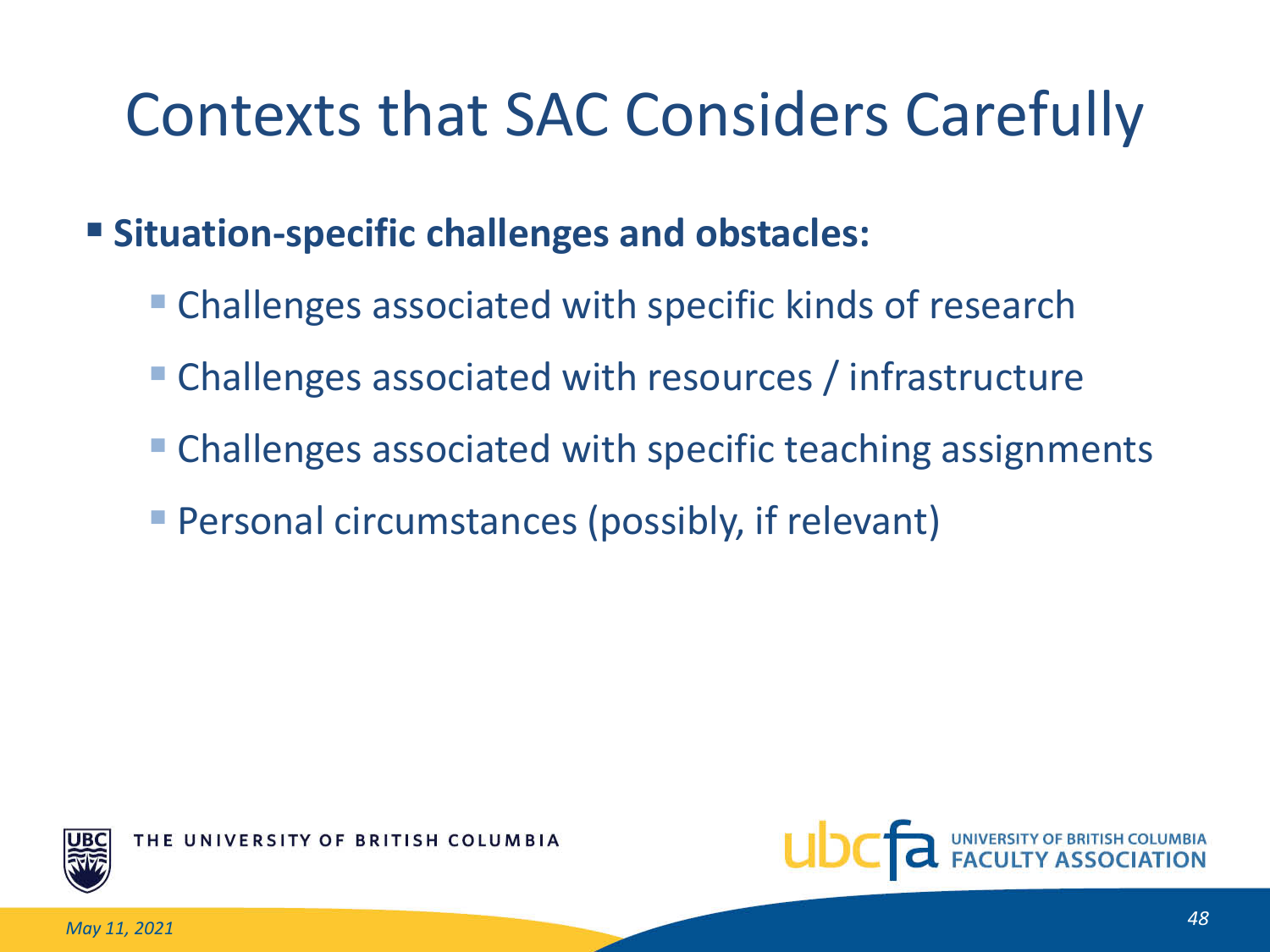## Sources of Information about Context

- Recommendation letters from Head/Director and Dean
- **Referees' letters**
- CV
- **Dossier prepared by candidate (sometimes)**



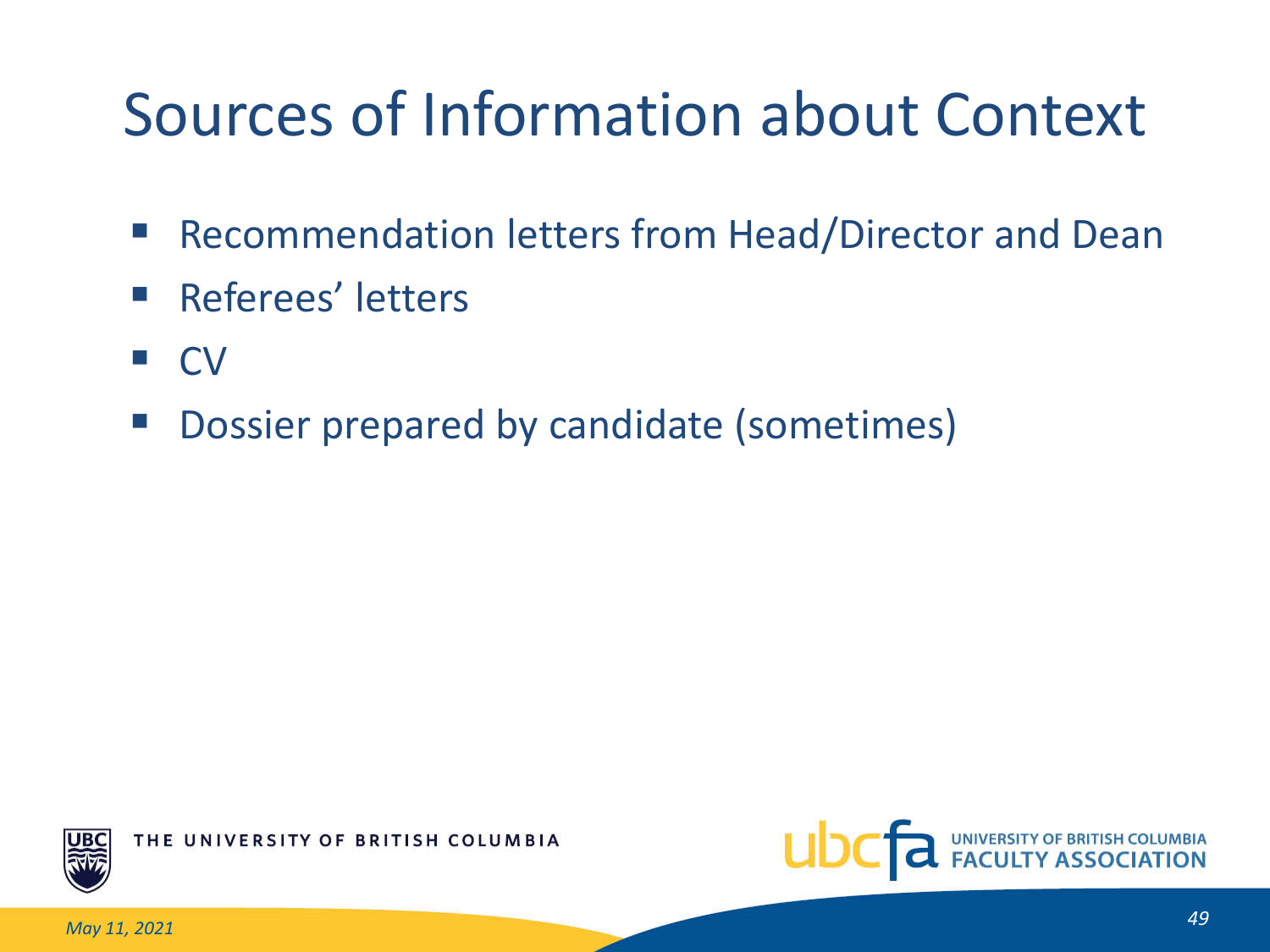## **Overview**

- What SAC is and what it does
- How SAC thinks
- **F** Some practical advice
- **Questions?**



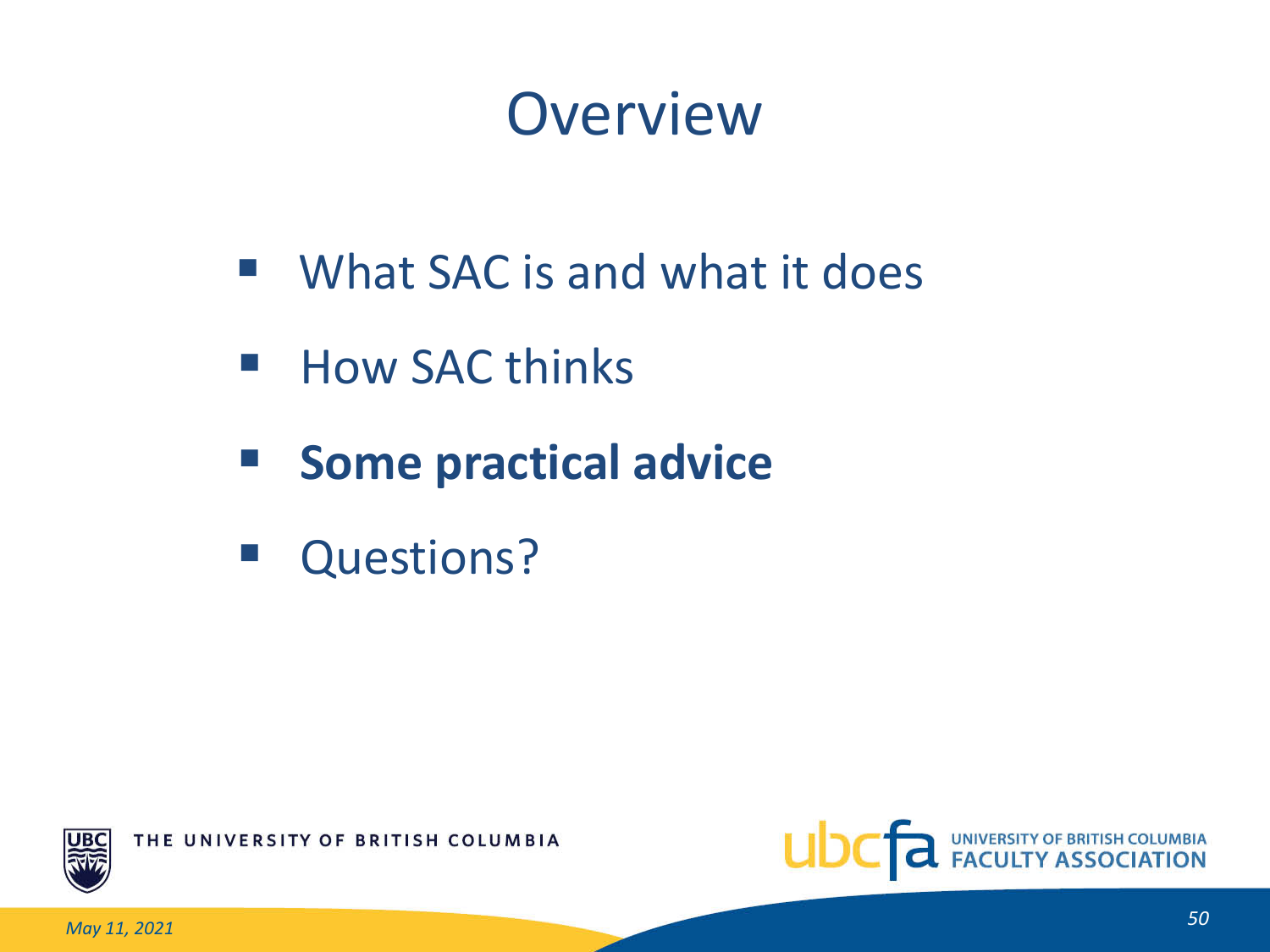### CV Preparation

- Use standard UBC format. Follow advice in SAC Guide: see annotated CVs in Appendices 3 & 4.
- Make sure content is complete, accurate, and up to date.
- Provide information in appropriate sections (and don't duplicate).
- Provide appropriate details (on publications, grants, courses, etc.).
- Distinguish between meaningfully different things (e.g., different kinds of publications, supervisees, supervisory roles, etc.)
- If possible, provide information conveying your contribution to collaborative projects (e.g., team-taught courses, multi-authored publications)—especially if your contribution was substantial and/or distinctive.



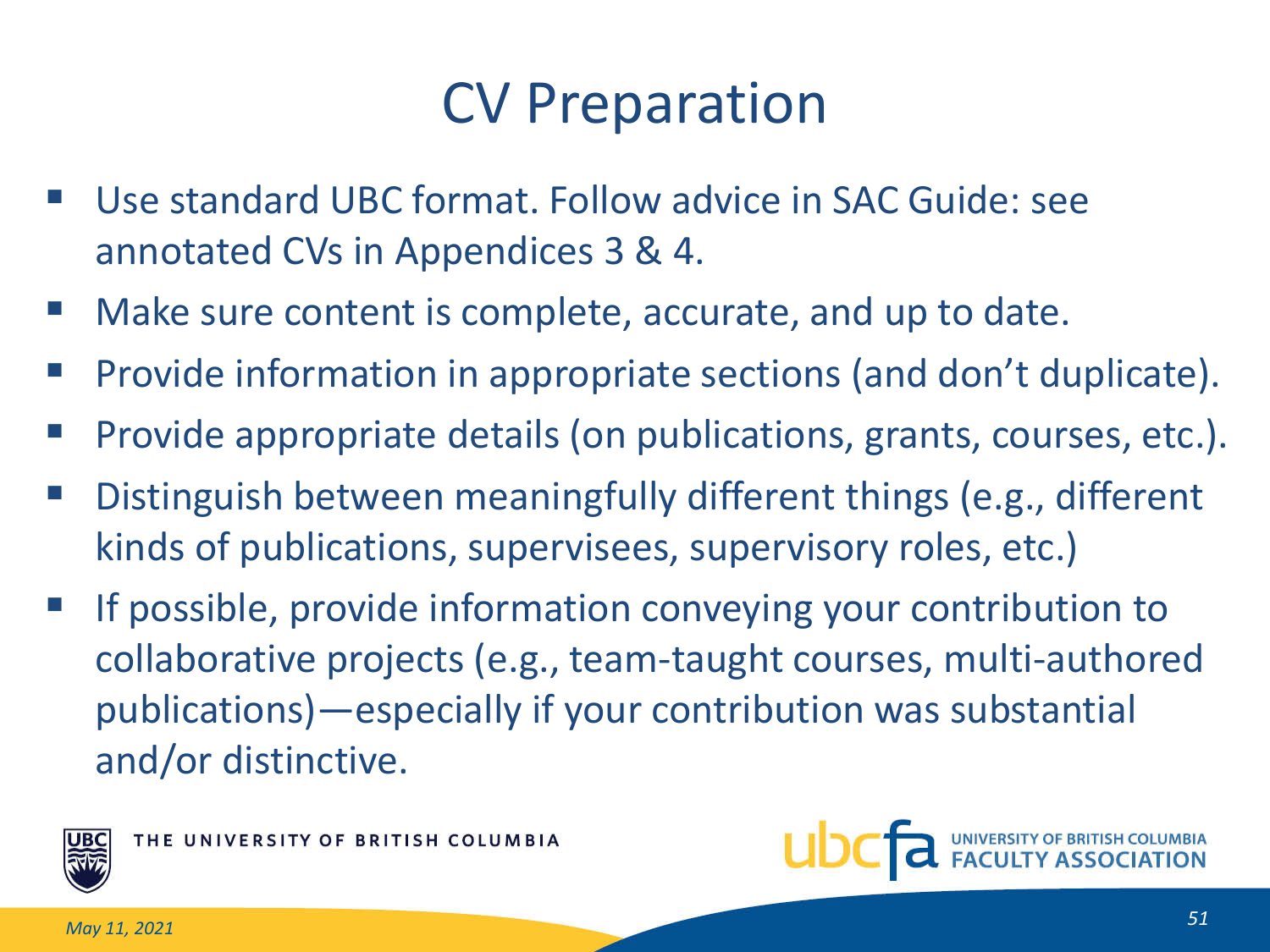## CV Preparation

- Use (but do not abuse) opportunities to provide potentially useful details that might not otherwise be evident, such as:
	- Student co-authors on publications
	- Awards, honors, and other indicators of distinction
- Use (but do not abuse) opportunities to provide narrative context
- Use (but do not abuse) opportunities to identify works in progress
- Consider submitting CV updates while the case is working its way through the process
- Bottom line: Be inclusive and judicious



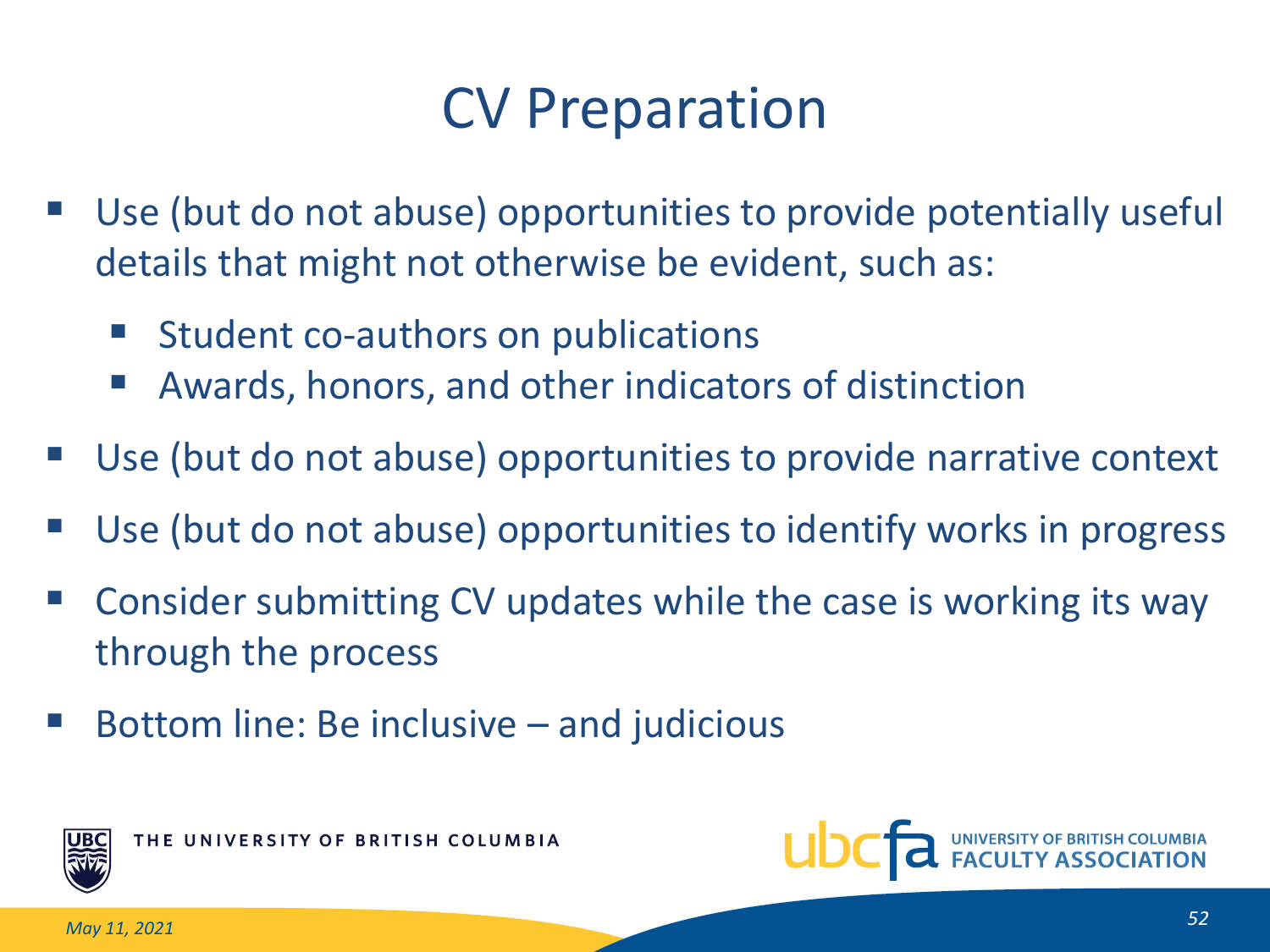### Dossier Preparation

- Be mindful of the criteria for the specific promotion that you are applying for, and include material accordingly.
- Follow any relevant guidance provided in the SAC Guide. See Appendix 1 for the Educational Leadership stream.
- Highlight evidence attesting to broader impact.
- Be aware that material may be removed before it reaches SAC and the President.
- Construct dossier so that the information that matters most is readily findable and eye-catching.



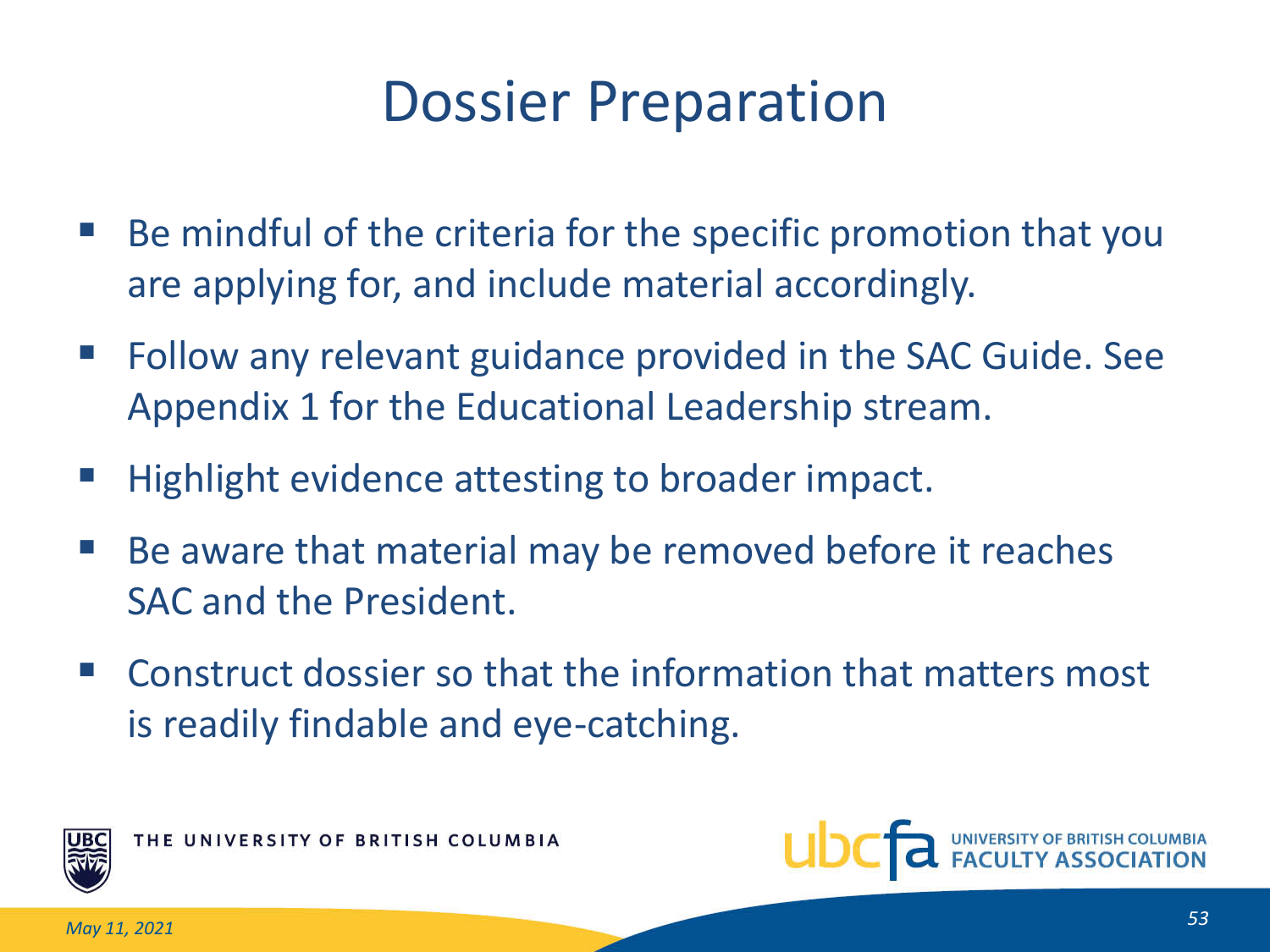## Nominate Referees Who:

- Are likely to be familiar with disciplinary norms
- Are likely to understand the nature of your work and appreciate your achievements
- Have unassailable credibility:
	- Transparently arms-length
	- Well-qualified; with relevant expertise; intellectual leaders
- Ideally, are at institutions of similar stature to UBC
- Have affiliations that may help convey broad impact of your work



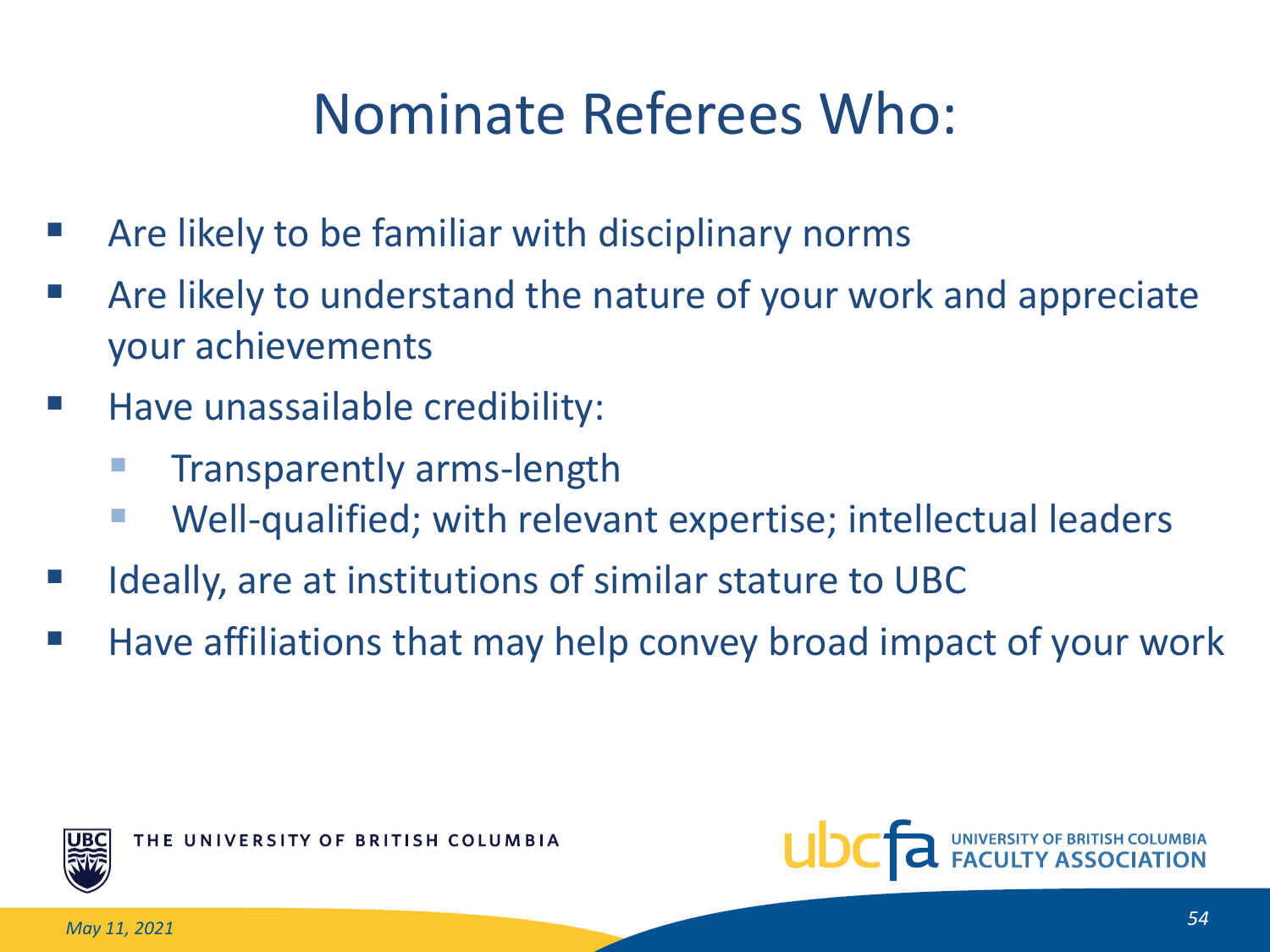## Overall…

- Be attentive to relevant norms and expectations.
- Talk to your Head, Director and/or Dean.
- Seek advice from senior colleagues.
- Read relevant sections of the Collective Agreement.
- Read relevant sections of the "Guide to Reappointment, Tenure and Promotion Procedures at UBC" (a.k.a. the "SAC Guide").
- Allocate time wisely, so as to maximize opportunities to exhibit excellence and produce accomplishments in domains that are weighed most heavily in promotion and/or tenure decisions.
- Aim high.